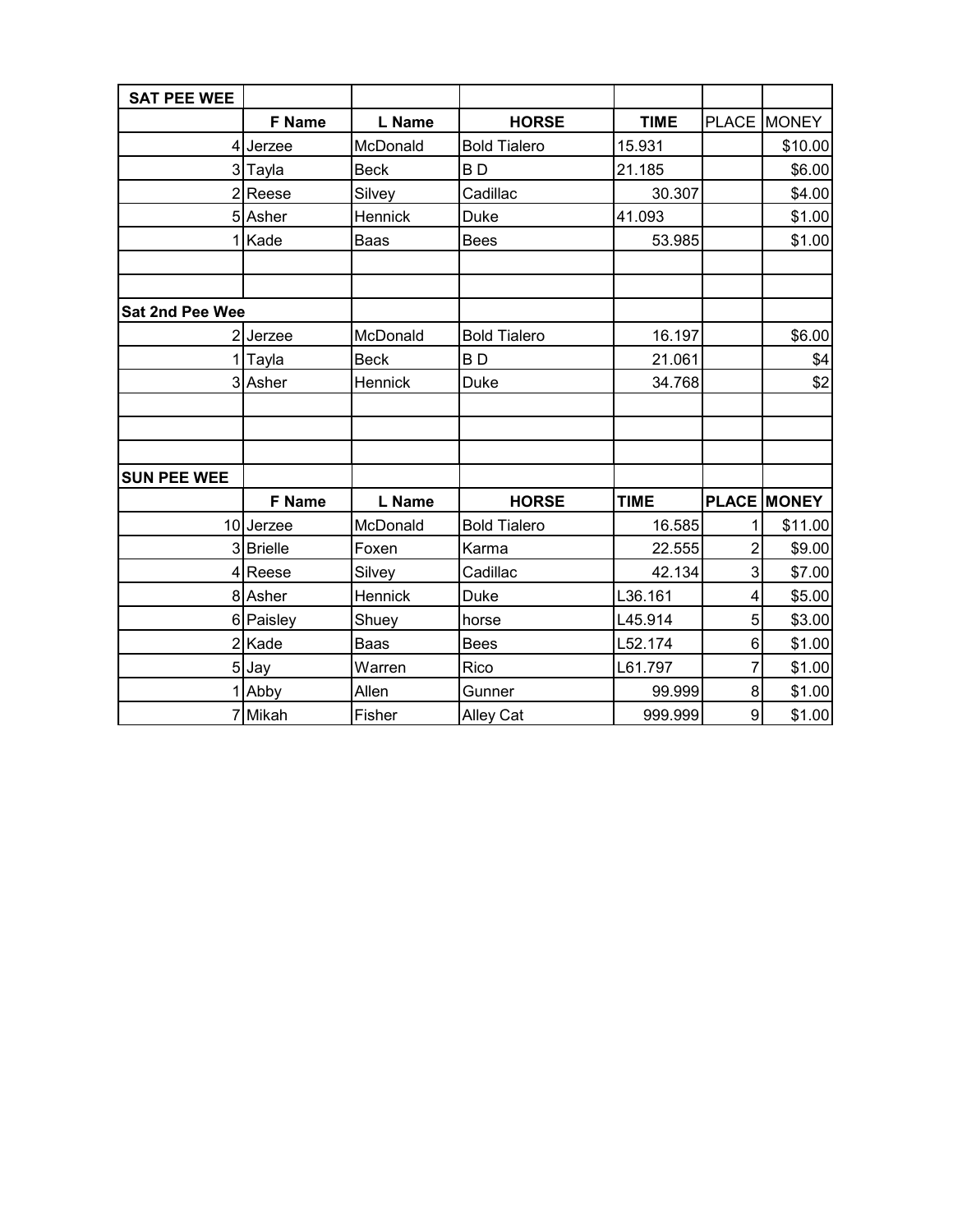| Jackpot Junkie Open - Saturday, April 23, 2022<br><b>TOTAL ADDED</b><br><b>TOTAL PAYOUT</b><br>Υ<br>L Name<br>$\mathbf{o}$<br>M<br><b>TIME</b><br><b>PLACE</b><br><b>DRAW</b><br>F Name<br><b>HORSE</b><br>A<br><b>O2</b><br>Ellis<br>0<br>$\mathbf 0$<br>114.437<br>72<br><b>SPB Streakn Stiletto</b><br>$\mathbf 0$<br>$1D-1$<br><b>Breanna</b><br>33<br>$\pmb{0}$<br>$\overline{0}$<br>$\pmb{0}$<br>114.457<br>Chesmore<br>$1D-2$<br>Amy<br>A Dash Of Ivory<br>1<br>$\overline{0}$<br>$\overline{0}$<br>84<br>Storm<br>$\mathbf{1}$<br>114.545<br>$1D-3$<br>Denise<br><b>Six Shootr</b><br>1<br>$\pmb{0}$<br>$\overline{0}$<br>$\overline{0}$<br>0 14.657<br>76<br>Carli<br>Stuva<br>Whiskey (NR)<br>$1D-4$<br>1<br>$\overline{0}$<br>$\overline{0}$<br>$\overline{0}$<br>62<br>Kathy<br>1<br>1 14.667<br>M.T.Hottie<br>Grady<br>$\mathbf 0$<br>$\overline{0}$<br>$\overline{0}$<br>77<br>1 14.671<br>Megan<br>Storey<br>Siete Coronas<br>1<br>$\overline{0}$<br>$\overline{0}$<br>86<br>$\overline{0}$<br>0 14.723<br>Jacey<br>Goodale<br>Racin Paisyn<br>1<br>$\mathbf 0$<br>$\overline{0}$<br>$\mathbf{1}$<br>85<br>0 14.755<br>Raiders Golden Girl<br>Kaylee<br>Lacina<br>1<br>$\pmb{0}$<br>0<br>74<br>Kelly<br>Keller<br>1<br>1 14.774<br>1<br>Lost Valley Mint<br>$\mathbf 0$<br>$\overline{0}$<br>$\mathbf{1}$<br>66<br><b>Betty Ann</b><br>Davis<br>Dancin for Chex<br>$\mathbf{1}$<br>1 14.785<br>$\mathbf 0$<br>$\overline{0}$<br>46<br>Jennifer<br>114.801<br><b>Beck</b><br>DC French Rita<br>1<br>1<br>$\mathbf{1}$<br>$\mathbf 0$<br>Erin<br>0<br>12<br>1 14.819<br>Novak<br>1<br>Ease Down The Fire<br>$\overline{0}$<br>26<br>$\overline{0}$<br>$\pmb{0}$<br>Katie<br>114.822<br><b>Stueck</b><br>1<br>I'm A Royal Casanova<br>$6\overline{6}$<br>$\pmb{0}$<br>0<br>Sara<br>Walter<br>1<br>0 14.833<br>Mags Fabulous French<br>1<br>$\pmb{0}$<br>$\overline{0}$<br>68<br>$\mathbf{1}$<br>114.849<br>Jody<br>Bardole<br>Trust Me I Got This<br>1<br>$\overline{0}$<br>$\overline{0}$<br>40<br>$\mathbf{1}$<br>Jodie<br>1<br>114.867<br>Dudes Gotta Gun<br>Greig<br>$\overline{0}$<br>9<br>$\overline{0}$<br>$\overline{0}$<br>McFarland<br>MJP IMAFABULOUSBULL<br>114.935<br>Carissa<br>1<br>$\overline{0}$<br>$\overline{0}$<br>$\overline{0}$<br>48<br>Robin<br>1<br>114.983<br>$2D-1$<br><b>Beck</b><br>Lions Shade of Fame<br>$\mathbf{1}$<br>$\pmb{0}$<br>42<br>$\overline{0}$<br>1 14.991<br>$2D-2$<br>Haug<br>1<br>Joanna<br>Keegan<br>20<br>$\mathbf{1}$<br>$\overline{0}$<br>$\pmb{0}$<br>115.002<br>$2D-3$<br><b>RLR Ragin Bull</b><br>Tacie<br>Overturf<br>1<br>$\mathbf 0$<br>$\mathbf 0$<br>$\overline{0}$<br>28<br>Evans<br>0 15.010<br>Mackenzie<br>Getcha Sum Gold<br>1<br>$2D-4$<br>$\overline{0}$<br>$\pmb{0}$<br>53<br>0<br>0 15.011<br>Alesia<br>Harlan<br><b>Night Beat Perks</b><br>1<br>$\mathbf 0$<br>$\mathbf 0$<br>27<br>Keller<br>Dubs Hollywood Flash<br>$\mathbf{1}$<br>115.037<br>Mallory<br>$\mathbf{1}$<br>$\mathbf 0$<br>$\mathbf 0$<br>$\overline{0}$<br>78<br><b>Back Stretch Dawn</b><br>0 15.068<br>Amy<br>Chesmore<br>1<br>$\overline{0}$<br>$\mathbf 0$<br>$\overline{0}$<br>14<br>Madden<br>$\mathbf{1}$<br>1 15.095<br>Danielle<br>FK Son Of A Gun<br>52<br>Ashtin<br>Holzer<br>Slick Em Up Sonny<br>1 <br>0 15.128<br> 0 <br>$\sigma$<br>$\overline{0}$<br>$\overline{0}$<br> 8 <br>$\overline{0}$<br>$\mathbf{1}$<br>1<br>1 15.197<br>Blanchfield<br>Morgans Scootin Bub<br>Traci<br>$\overline{0}$<br>$\overline{0}$<br>75<br>1 15.261<br>Kaylin<br>Novak<br>Joe's Sassy Girl<br>1<br>$\overline{0}$<br>$\overline{0}$<br>$\mathbf{1}$<br>51<br>Kathy<br>Roseland<br><b>Busta Run Iris</b><br>1 15.299<br>1<br>67<br>$\pmb{0}$<br>1<br>$\overline{0}$<br>$\overline{0}$<br>Ashtin<br>VF Pass The Cash<br>0915.333<br>Holzer<br>$\overline{0}$<br>81<br>$\overline{0}$<br>$\mathbf{1}$<br>1 15.378<br>Shaunae<br>Overturf<br><b>KD Berts Moon Bug</b><br>1<br>$\overline{0}$<br>87<br>$\overline{0}$<br>$\overline{0}$<br>0 15.410<br>Robin<br>High Traffic Day<br>Beck<br>1<br>$\overline{0}$<br>82<br>$\overline{0}$<br>$\pmb{0}$<br>Alesia<br>Harlan<br><b>Smart Cat Sneakin</b><br>0 15.413<br>1<br>$\overline{0}$<br>$\overline{0}$<br>54<br>Kelly<br>Keller<br>Firen Angel Bonnie<br>1<br>1 15.465<br>$\mathbf{1}$<br>$3D-1$<br>$\overline{0}$<br>69<br>0<br>0 15.491<br><b>Brian</b><br>Famousfrenchfirewater<br>$3D-2$<br>Jensen<br>1<br>$\overline{0}$<br>$\overline{0}$<br>36<br>JDG Mary's Surprise<br>$\mathbf{1}$<br>$\mathbf 1$<br>0 15.520<br>$3D-3$<br>Cheyenne<br>Lyman<br>$\overline{0}$<br>45<br><b>Briella</b><br>McDonald<br>Cougarwood Miss<br>$\pmb{0}$<br>1 15.565<br>$3D-4$<br>1<br>$\overline{0}$<br>$\overline{0}$<br>Katie<br>$\overline{0}$<br>80<br><b>Stueck</b><br>Cee Texas Thunder<br>$\mathbf{1}$<br>1 15.675<br>38<br>$\overline{0}$<br>Jill<br>Heza Pistol Eddie<br>$\overline{0}$<br>$\overline{0}$<br>115.681<br>Joyce<br>1<br>$\overline{0}$<br>$\overline{0}$<br>$\overline{0}$<br>41<br>Sidney<br>FSP Coal Train<br>0 15.696<br>Eibes<br>1<br>34<br>$\overline{0}$<br>$\overline{0}$<br>$\mathbf{1}$<br>1 16.123<br>$4D-1$<br>Crystal<br>Summers<br>Wrangler<br>$\mathbf{1}$<br>$\overline{0}$<br>$\overline{0}$<br>$\overline{0}$<br>63<br>1<br>$4D-2$<br>Mackenzie<br>Evans<br>Cowboys Msboon a 606<br>0 16.176 |    |         |          |      |   |   |                |                | <b>TOTAL ENTRIES</b> |        | 69           |
|--------------------------------------------------------------------------------------------------------------------------------------------------------------------------------------------------------------------------------------------------------------------------------------------------------------------------------------------------------------------------------------------------------------------------------------------------------------------------------------------------------------------------------------------------------------------------------------------------------------------------------------------------------------------------------------------------------------------------------------------------------------------------------------------------------------------------------------------------------------------------------------------------------------------------------------------------------------------------------------------------------------------------------------------------------------------------------------------------------------------------------------------------------------------------------------------------------------------------------------------------------------------------------------------------------------------------------------------------------------------------------------------------------------------------------------------------------------------------------------------------------------------------------------------------------------------------------------------------------------------------------------------------------------------------------------------------------------------------------------------------------------------------------------------------------------------------------------------------------------------------------------------------------------------------------------------------------------------------------------------------------------------------------------------------------------------------------------------------------------------------------------------------------------------------------------------------------------------------------------------------------------------------------------------------------------------------------------------------------------------------------------------------------------------------------------------------------------------------------------------------------------------------------------------------------------------------------------------------------------------------------------------------------------------------------------------------------------------------------------------------------------------------------------------------------------------------------------------------------------------------------------------------------------------------------------------------------------------------------------------------------------------------------------------------------------------------------------------------------------------------------------------------------------------------------------------------------------------------------------------------------------------------------------------------------------------------------------------------------------------------------------------------------------------------------------------------------------------------------------------------------------------------------------------------------------------------------------------------------------------------------------------------------------------------------------------------------------------------------------------------------------------------------------------------------------------------------------------------------------------------------------------------------------------------------------------------------------------------------------------------------------------------------------------------------------------------------------------------------------------------------------------------------------------------------------------------------------------------------------------------------------------------------------------------------------------------------------------------------------------------------------------------------------------------------------------------------------------------------------------------------------------------------------------------------------------------------------------------------------------------------------------------------------------------------------------------------------------------------------------------------------------------------------------------------------------------------------------------------------------------------------------------------------------------------------------------------------------------------------------------------------------------------------------------------------------------------------------------------------------------------------------------------------------------------------------------------------------------------------------------------------------------------------------------------------------------|----|---------|----------|------|---|---|----------------|----------------|----------------------|--------|--------------|
|                                                                                                                                                                                                                                                                                                                                                                                                                                                                                                                                                                                                                                                                                                                                                                                                                                                                                                                                                                                                                                                                                                                                                                                                                                                                                                                                                                                                                                                                                                                                                                                                                                                                                                                                                                                                                                                                                                                                                                                                                                                                                                                                                                                                                                                                                                                                                                                                                                                                                                                                                                                                                                                                                                                                                                                                                                                                                                                                                                                                                                                                                                                                                                                                                                                                                                                                                                                                                                                                                                                                                                                                                                                                                                                                                                                                                                                                                                                                                                                                                                                                                                                                                                                                                                                                                                                                                                                                                                                                                                                                                                                                                                                                                                                                                                                                                                                                                                                                                                                                                                                                                                                                                                                                                                                                                                                          |    |         |          |      |   |   |                |                |                      |        | \$200.00     |
|                                                                                                                                                                                                                                                                                                                                                                                                                                                                                                                                                                                                                                                                                                                                                                                                                                                                                                                                                                                                                                                                                                                                                                                                                                                                                                                                                                                                                                                                                                                                                                                                                                                                                                                                                                                                                                                                                                                                                                                                                                                                                                                                                                                                                                                                                                                                                                                                                                                                                                                                                                                                                                                                                                                                                                                                                                                                                                                                                                                                                                                                                                                                                                                                                                                                                                                                                                                                                                                                                                                                                                                                                                                                                                                                                                                                                                                                                                                                                                                                                                                                                                                                                                                                                                                                                                                                                                                                                                                                                                                                                                                                                                                                                                                                                                                                                                                                                                                                                                                                                                                                                                                                                                                                                                                                                                                          |    |         |          |      |   |   |                |                |                      |        | \$1,649.00   |
|                                                                                                                                                                                                                                                                                                                                                                                                                                                                                                                                                                                                                                                                                                                                                                                                                                                                                                                                                                                                                                                                                                                                                                                                                                                                                                                                                                                                                                                                                                                                                                                                                                                                                                                                                                                                                                                                                                                                                                                                                                                                                                                                                                                                                                                                                                                                                                                                                                                                                                                                                                                                                                                                                                                                                                                                                                                                                                                                                                                                                                                                                                                                                                                                                                                                                                                                                                                                                                                                                                                                                                                                                                                                                                                                                                                                                                                                                                                                                                                                                                                                                                                                                                                                                                                                                                                                                                                                                                                                                                                                                                                                                                                                                                                                                                                                                                                                                                                                                                                                                                                                                                                                                                                                                                                                                                                          |    |         |          |      |   |   |                |                |                      |        | <b>MONEY</b> |
|                                                                                                                                                                                                                                                                                                                                                                                                                                                                                                                                                                                                                                                                                                                                                                                                                                                                                                                                                                                                                                                                                                                                                                                                                                                                                                                                                                                                                                                                                                                                                                                                                                                                                                                                                                                                                                                                                                                                                                                                                                                                                                                                                                                                                                                                                                                                                                                                                                                                                                                                                                                                                                                                                                                                                                                                                                                                                                                                                                                                                                                                                                                                                                                                                                                                                                                                                                                                                                                                                                                                                                                                                                                                                                                                                                                                                                                                                                                                                                                                                                                                                                                                                                                                                                                                                                                                                                                                                                                                                                                                                                                                                                                                                                                                                                                                                                                                                                                                                                                                                                                                                                                                                                                                                                                                                                                          |    |         |          |      |   |   |                |                |                      |        | \$231.00     |
|                                                                                                                                                                                                                                                                                                                                                                                                                                                                                                                                                                                                                                                                                                                                                                                                                                                                                                                                                                                                                                                                                                                                                                                                                                                                                                                                                                                                                                                                                                                                                                                                                                                                                                                                                                                                                                                                                                                                                                                                                                                                                                                                                                                                                                                                                                                                                                                                                                                                                                                                                                                                                                                                                                                                                                                                                                                                                                                                                                                                                                                                                                                                                                                                                                                                                                                                                                                                                                                                                                                                                                                                                                                                                                                                                                                                                                                                                                                                                                                                                                                                                                                                                                                                                                                                                                                                                                                                                                                                                                                                                                                                                                                                                                                                                                                                                                                                                                                                                                                                                                                                                                                                                                                                                                                                                                                          |    |         |          |      |   |   |                |                |                      |        | \$173.00     |
|                                                                                                                                                                                                                                                                                                                                                                                                                                                                                                                                                                                                                                                                                                                                                                                                                                                                                                                                                                                                                                                                                                                                                                                                                                                                                                                                                                                                                                                                                                                                                                                                                                                                                                                                                                                                                                                                                                                                                                                                                                                                                                                                                                                                                                                                                                                                                                                                                                                                                                                                                                                                                                                                                                                                                                                                                                                                                                                                                                                                                                                                                                                                                                                                                                                                                                                                                                                                                                                                                                                                                                                                                                                                                                                                                                                                                                                                                                                                                                                                                                                                                                                                                                                                                                                                                                                                                                                                                                                                                                                                                                                                                                                                                                                                                                                                                                                                                                                                                                                                                                                                                                                                                                                                                                                                                                                          |    |         |          |      |   |   |                |                |                      |        | \$115.00     |
|                                                                                                                                                                                                                                                                                                                                                                                                                                                                                                                                                                                                                                                                                                                                                                                                                                                                                                                                                                                                                                                                                                                                                                                                                                                                                                                                                                                                                                                                                                                                                                                                                                                                                                                                                                                                                                                                                                                                                                                                                                                                                                                                                                                                                                                                                                                                                                                                                                                                                                                                                                                                                                                                                                                                                                                                                                                                                                                                                                                                                                                                                                                                                                                                                                                                                                                                                                                                                                                                                                                                                                                                                                                                                                                                                                                                                                                                                                                                                                                                                                                                                                                                                                                                                                                                                                                                                                                                                                                                                                                                                                                                                                                                                                                                                                                                                                                                                                                                                                                                                                                                                                                                                                                                                                                                                                                          |    |         |          |      |   |   |                |                |                      |        | \$58.00      |
|                                                                                                                                                                                                                                                                                                                                                                                                                                                                                                                                                                                                                                                                                                                                                                                                                                                                                                                                                                                                                                                                                                                                                                                                                                                                                                                                                                                                                                                                                                                                                                                                                                                                                                                                                                                                                                                                                                                                                                                                                                                                                                                                                                                                                                                                                                                                                                                                                                                                                                                                                                                                                                                                                                                                                                                                                                                                                                                                                                                                                                                                                                                                                                                                                                                                                                                                                                                                                                                                                                                                                                                                                                                                                                                                                                                                                                                                                                                                                                                                                                                                                                                                                                                                                                                                                                                                                                                                                                                                                                                                                                                                                                                                                                                                                                                                                                                                                                                                                                                                                                                                                                                                                                                                                                                                                                                          |    |         |          |      |   |   |                |                |                      |        |              |
|                                                                                                                                                                                                                                                                                                                                                                                                                                                                                                                                                                                                                                                                                                                                                                                                                                                                                                                                                                                                                                                                                                                                                                                                                                                                                                                                                                                                                                                                                                                                                                                                                                                                                                                                                                                                                                                                                                                                                                                                                                                                                                                                                                                                                                                                                                                                                                                                                                                                                                                                                                                                                                                                                                                                                                                                                                                                                                                                                                                                                                                                                                                                                                                                                                                                                                                                                                                                                                                                                                                                                                                                                                                                                                                                                                                                                                                                                                                                                                                                                                                                                                                                                                                                                                                                                                                                                                                                                                                                                                                                                                                                                                                                                                                                                                                                                                                                                                                                                                                                                                                                                                                                                                                                                                                                                                                          |    |         |          |      |   |   |                |                |                      |        |              |
|                                                                                                                                                                                                                                                                                                                                                                                                                                                                                                                                                                                                                                                                                                                                                                                                                                                                                                                                                                                                                                                                                                                                                                                                                                                                                                                                                                                                                                                                                                                                                                                                                                                                                                                                                                                                                                                                                                                                                                                                                                                                                                                                                                                                                                                                                                                                                                                                                                                                                                                                                                                                                                                                                                                                                                                                                                                                                                                                                                                                                                                                                                                                                                                                                                                                                                                                                                                                                                                                                                                                                                                                                                                                                                                                                                                                                                                                                                                                                                                                                                                                                                                                                                                                                                                                                                                                                                                                                                                                                                                                                                                                                                                                                                                                                                                                                                                                                                                                                                                                                                                                                                                                                                                                                                                                                                                          |    |         |          |      |   |   |                |                |                      |        |              |
|                                                                                                                                                                                                                                                                                                                                                                                                                                                                                                                                                                                                                                                                                                                                                                                                                                                                                                                                                                                                                                                                                                                                                                                                                                                                                                                                                                                                                                                                                                                                                                                                                                                                                                                                                                                                                                                                                                                                                                                                                                                                                                                                                                                                                                                                                                                                                                                                                                                                                                                                                                                                                                                                                                                                                                                                                                                                                                                                                                                                                                                                                                                                                                                                                                                                                                                                                                                                                                                                                                                                                                                                                                                                                                                                                                                                                                                                                                                                                                                                                                                                                                                                                                                                                                                                                                                                                                                                                                                                                                                                                                                                                                                                                                                                                                                                                                                                                                                                                                                                                                                                                                                                                                                                                                                                                                                          |    |         |          |      |   |   |                |                |                      |        |              |
|                                                                                                                                                                                                                                                                                                                                                                                                                                                                                                                                                                                                                                                                                                                                                                                                                                                                                                                                                                                                                                                                                                                                                                                                                                                                                                                                                                                                                                                                                                                                                                                                                                                                                                                                                                                                                                                                                                                                                                                                                                                                                                                                                                                                                                                                                                                                                                                                                                                                                                                                                                                                                                                                                                                                                                                                                                                                                                                                                                                                                                                                                                                                                                                                                                                                                                                                                                                                                                                                                                                                                                                                                                                                                                                                                                                                                                                                                                                                                                                                                                                                                                                                                                                                                                                                                                                                                                                                                                                                                                                                                                                                                                                                                                                                                                                                                                                                                                                                                                                                                                                                                                                                                                                                                                                                                                                          |    |         |          |      |   |   |                |                |                      |        |              |
|                                                                                                                                                                                                                                                                                                                                                                                                                                                                                                                                                                                                                                                                                                                                                                                                                                                                                                                                                                                                                                                                                                                                                                                                                                                                                                                                                                                                                                                                                                                                                                                                                                                                                                                                                                                                                                                                                                                                                                                                                                                                                                                                                                                                                                                                                                                                                                                                                                                                                                                                                                                                                                                                                                                                                                                                                                                                                                                                                                                                                                                                                                                                                                                                                                                                                                                                                                                                                                                                                                                                                                                                                                                                                                                                                                                                                                                                                                                                                                                                                                                                                                                                                                                                                                                                                                                                                                                                                                                                                                                                                                                                                                                                                                                                                                                                                                                                                                                                                                                                                                                                                                                                                                                                                                                                                                                          |    |         |          |      |   |   |                |                |                      |        |              |
|                                                                                                                                                                                                                                                                                                                                                                                                                                                                                                                                                                                                                                                                                                                                                                                                                                                                                                                                                                                                                                                                                                                                                                                                                                                                                                                                                                                                                                                                                                                                                                                                                                                                                                                                                                                                                                                                                                                                                                                                                                                                                                                                                                                                                                                                                                                                                                                                                                                                                                                                                                                                                                                                                                                                                                                                                                                                                                                                                                                                                                                                                                                                                                                                                                                                                                                                                                                                                                                                                                                                                                                                                                                                                                                                                                                                                                                                                                                                                                                                                                                                                                                                                                                                                                                                                                                                                                                                                                                                                                                                                                                                                                                                                                                                                                                                                                                                                                                                                                                                                                                                                                                                                                                                                                                                                                                          |    |         |          |      |   |   |                |                |                      |        |              |
|                                                                                                                                                                                                                                                                                                                                                                                                                                                                                                                                                                                                                                                                                                                                                                                                                                                                                                                                                                                                                                                                                                                                                                                                                                                                                                                                                                                                                                                                                                                                                                                                                                                                                                                                                                                                                                                                                                                                                                                                                                                                                                                                                                                                                                                                                                                                                                                                                                                                                                                                                                                                                                                                                                                                                                                                                                                                                                                                                                                                                                                                                                                                                                                                                                                                                                                                                                                                                                                                                                                                                                                                                                                                                                                                                                                                                                                                                                                                                                                                                                                                                                                                                                                                                                                                                                                                                                                                                                                                                                                                                                                                                                                                                                                                                                                                                                                                                                                                                                                                                                                                                                                                                                                                                                                                                                                          |    |         |          |      |   |   |                |                |                      |        |              |
|                                                                                                                                                                                                                                                                                                                                                                                                                                                                                                                                                                                                                                                                                                                                                                                                                                                                                                                                                                                                                                                                                                                                                                                                                                                                                                                                                                                                                                                                                                                                                                                                                                                                                                                                                                                                                                                                                                                                                                                                                                                                                                                                                                                                                                                                                                                                                                                                                                                                                                                                                                                                                                                                                                                                                                                                                                                                                                                                                                                                                                                                                                                                                                                                                                                                                                                                                                                                                                                                                                                                                                                                                                                                                                                                                                                                                                                                                                                                                                                                                                                                                                                                                                                                                                                                                                                                                                                                                                                                                                                                                                                                                                                                                                                                                                                                                                                                                                                                                                                                                                                                                                                                                                                                                                                                                                                          |    |         |          |      |   |   |                |                |                      |        |              |
|                                                                                                                                                                                                                                                                                                                                                                                                                                                                                                                                                                                                                                                                                                                                                                                                                                                                                                                                                                                                                                                                                                                                                                                                                                                                                                                                                                                                                                                                                                                                                                                                                                                                                                                                                                                                                                                                                                                                                                                                                                                                                                                                                                                                                                                                                                                                                                                                                                                                                                                                                                                                                                                                                                                                                                                                                                                                                                                                                                                                                                                                                                                                                                                                                                                                                                                                                                                                                                                                                                                                                                                                                                                                                                                                                                                                                                                                                                                                                                                                                                                                                                                                                                                                                                                                                                                                                                                                                                                                                                                                                                                                                                                                                                                                                                                                                                                                                                                                                                                                                                                                                                                                                                                                                                                                                                                          |    |         |          |      |   |   |                |                |                      |        |              |
|                                                                                                                                                                                                                                                                                                                                                                                                                                                                                                                                                                                                                                                                                                                                                                                                                                                                                                                                                                                                                                                                                                                                                                                                                                                                                                                                                                                                                                                                                                                                                                                                                                                                                                                                                                                                                                                                                                                                                                                                                                                                                                                                                                                                                                                                                                                                                                                                                                                                                                                                                                                                                                                                                                                                                                                                                                                                                                                                                                                                                                                                                                                                                                                                                                                                                                                                                                                                                                                                                                                                                                                                                                                                                                                                                                                                                                                                                                                                                                                                                                                                                                                                                                                                                                                                                                                                                                                                                                                                                                                                                                                                                                                                                                                                                                                                                                                                                                                                                                                                                                                                                                                                                                                                                                                                                                                          |    |         |          |      |   |   |                |                |                      |        |              |
|                                                                                                                                                                                                                                                                                                                                                                                                                                                                                                                                                                                                                                                                                                                                                                                                                                                                                                                                                                                                                                                                                                                                                                                                                                                                                                                                                                                                                                                                                                                                                                                                                                                                                                                                                                                                                                                                                                                                                                                                                                                                                                                                                                                                                                                                                                                                                                                                                                                                                                                                                                                                                                                                                                                                                                                                                                                                                                                                                                                                                                                                                                                                                                                                                                                                                                                                                                                                                                                                                                                                                                                                                                                                                                                                                                                                                                                                                                                                                                                                                                                                                                                                                                                                                                                                                                                                                                                                                                                                                                                                                                                                                                                                                                                                                                                                                                                                                                                                                                                                                                                                                                                                                                                                                                                                                                                          |    |         |          |      |   |   |                |                |                      |        |              |
|                                                                                                                                                                                                                                                                                                                                                                                                                                                                                                                                                                                                                                                                                                                                                                                                                                                                                                                                                                                                                                                                                                                                                                                                                                                                                                                                                                                                                                                                                                                                                                                                                                                                                                                                                                                                                                                                                                                                                                                                                                                                                                                                                                                                                                                                                                                                                                                                                                                                                                                                                                                                                                                                                                                                                                                                                                                                                                                                                                                                                                                                                                                                                                                                                                                                                                                                                                                                                                                                                                                                                                                                                                                                                                                                                                                                                                                                                                                                                                                                                                                                                                                                                                                                                                                                                                                                                                                                                                                                                                                                                                                                                                                                                                                                                                                                                                                                                                                                                                                                                                                                                                                                                                                                                                                                                                                          |    |         |          |      |   |   |                |                |                      |        |              |
|                                                                                                                                                                                                                                                                                                                                                                                                                                                                                                                                                                                                                                                                                                                                                                                                                                                                                                                                                                                                                                                                                                                                                                                                                                                                                                                                                                                                                                                                                                                                                                                                                                                                                                                                                                                                                                                                                                                                                                                                                                                                                                                                                                                                                                                                                                                                                                                                                                                                                                                                                                                                                                                                                                                                                                                                                                                                                                                                                                                                                                                                                                                                                                                                                                                                                                                                                                                                                                                                                                                                                                                                                                                                                                                                                                                                                                                                                                                                                                                                                                                                                                                                                                                                                                                                                                                                                                                                                                                                                                                                                                                                                                                                                                                                                                                                                                                                                                                                                                                                                                                                                                                                                                                                                                                                                                                          |    |         |          |      |   |   |                |                |                      |        | \$198.00     |
|                                                                                                                                                                                                                                                                                                                                                                                                                                                                                                                                                                                                                                                                                                                                                                                                                                                                                                                                                                                                                                                                                                                                                                                                                                                                                                                                                                                                                                                                                                                                                                                                                                                                                                                                                                                                                                                                                                                                                                                                                                                                                                                                                                                                                                                                                                                                                                                                                                                                                                                                                                                                                                                                                                                                                                                                                                                                                                                                                                                                                                                                                                                                                                                                                                                                                                                                                                                                                                                                                                                                                                                                                                                                                                                                                                                                                                                                                                                                                                                                                                                                                                                                                                                                                                                                                                                                                                                                                                                                                                                                                                                                                                                                                                                                                                                                                                                                                                                                                                                                                                                                                                                                                                                                                                                                                                                          |    |         |          |      |   |   |                |                |                      |        | \$148.00     |
|                                                                                                                                                                                                                                                                                                                                                                                                                                                                                                                                                                                                                                                                                                                                                                                                                                                                                                                                                                                                                                                                                                                                                                                                                                                                                                                                                                                                                                                                                                                                                                                                                                                                                                                                                                                                                                                                                                                                                                                                                                                                                                                                                                                                                                                                                                                                                                                                                                                                                                                                                                                                                                                                                                                                                                                                                                                                                                                                                                                                                                                                                                                                                                                                                                                                                                                                                                                                                                                                                                                                                                                                                                                                                                                                                                                                                                                                                                                                                                                                                                                                                                                                                                                                                                                                                                                                                                                                                                                                                                                                                                                                                                                                                                                                                                                                                                                                                                                                                                                                                                                                                                                                                                                                                                                                                                                          |    |         |          |      |   |   |                |                |                      |        | \$99.00      |
|                                                                                                                                                                                                                                                                                                                                                                                                                                                                                                                                                                                                                                                                                                                                                                                                                                                                                                                                                                                                                                                                                                                                                                                                                                                                                                                                                                                                                                                                                                                                                                                                                                                                                                                                                                                                                                                                                                                                                                                                                                                                                                                                                                                                                                                                                                                                                                                                                                                                                                                                                                                                                                                                                                                                                                                                                                                                                                                                                                                                                                                                                                                                                                                                                                                                                                                                                                                                                                                                                                                                                                                                                                                                                                                                                                                                                                                                                                                                                                                                                                                                                                                                                                                                                                                                                                                                                                                                                                                                                                                                                                                                                                                                                                                                                                                                                                                                                                                                                                                                                                                                                                                                                                                                                                                                                                                          |    |         |          |      |   |   |                |                |                      |        | \$49.00      |
|                                                                                                                                                                                                                                                                                                                                                                                                                                                                                                                                                                                                                                                                                                                                                                                                                                                                                                                                                                                                                                                                                                                                                                                                                                                                                                                                                                                                                                                                                                                                                                                                                                                                                                                                                                                                                                                                                                                                                                                                                                                                                                                                                                                                                                                                                                                                                                                                                                                                                                                                                                                                                                                                                                                                                                                                                                                                                                                                                                                                                                                                                                                                                                                                                                                                                                                                                                                                                                                                                                                                                                                                                                                                                                                                                                                                                                                                                                                                                                                                                                                                                                                                                                                                                                                                                                                                                                                                                                                                                                                                                                                                                                                                                                                                                                                                                                                                                                                                                                                                                                                                                                                                                                                                                                                                                                                          |    |         |          |      |   |   |                |                |                      |        |              |
|                                                                                                                                                                                                                                                                                                                                                                                                                                                                                                                                                                                                                                                                                                                                                                                                                                                                                                                                                                                                                                                                                                                                                                                                                                                                                                                                                                                                                                                                                                                                                                                                                                                                                                                                                                                                                                                                                                                                                                                                                                                                                                                                                                                                                                                                                                                                                                                                                                                                                                                                                                                                                                                                                                                                                                                                                                                                                                                                                                                                                                                                                                                                                                                                                                                                                                                                                                                                                                                                                                                                                                                                                                                                                                                                                                                                                                                                                                                                                                                                                                                                                                                                                                                                                                                                                                                                                                                                                                                                                                                                                                                                                                                                                                                                                                                                                                                                                                                                                                                                                                                                                                                                                                                                                                                                                                                          |    |         |          |      |   |   |                |                |                      |        |              |
|                                                                                                                                                                                                                                                                                                                                                                                                                                                                                                                                                                                                                                                                                                                                                                                                                                                                                                                                                                                                                                                                                                                                                                                                                                                                                                                                                                                                                                                                                                                                                                                                                                                                                                                                                                                                                                                                                                                                                                                                                                                                                                                                                                                                                                                                                                                                                                                                                                                                                                                                                                                                                                                                                                                                                                                                                                                                                                                                                                                                                                                                                                                                                                                                                                                                                                                                                                                                                                                                                                                                                                                                                                                                                                                                                                                                                                                                                                                                                                                                                                                                                                                                                                                                                                                                                                                                                                                                                                                                                                                                                                                                                                                                                                                                                                                                                                                                                                                                                                                                                                                                                                                                                                                                                                                                                                                          |    |         |          |      |   |   |                |                |                      |        |              |
|                                                                                                                                                                                                                                                                                                                                                                                                                                                                                                                                                                                                                                                                                                                                                                                                                                                                                                                                                                                                                                                                                                                                                                                                                                                                                                                                                                                                                                                                                                                                                                                                                                                                                                                                                                                                                                                                                                                                                                                                                                                                                                                                                                                                                                                                                                                                                                                                                                                                                                                                                                                                                                                                                                                                                                                                                                                                                                                                                                                                                                                                                                                                                                                                                                                                                                                                                                                                                                                                                                                                                                                                                                                                                                                                                                                                                                                                                                                                                                                                                                                                                                                                                                                                                                                                                                                                                                                                                                                                                                                                                                                                                                                                                                                                                                                                                                                                                                                                                                                                                                                                                                                                                                                                                                                                                                                          |    |         |          |      |   |   |                |                |                      |        |              |
|                                                                                                                                                                                                                                                                                                                                                                                                                                                                                                                                                                                                                                                                                                                                                                                                                                                                                                                                                                                                                                                                                                                                                                                                                                                                                                                                                                                                                                                                                                                                                                                                                                                                                                                                                                                                                                                                                                                                                                                                                                                                                                                                                                                                                                                                                                                                                                                                                                                                                                                                                                                                                                                                                                                                                                                                                                                                                                                                                                                                                                                                                                                                                                                                                                                                                                                                                                                                                                                                                                                                                                                                                                                                                                                                                                                                                                                                                                                                                                                                                                                                                                                                                                                                                                                                                                                                                                                                                                                                                                                                                                                                                                                                                                                                                                                                                                                                                                                                                                                                                                                                                                                                                                                                                                                                                                                          |    |         |          |      |   |   |                |                |                      |        |              |
|                                                                                                                                                                                                                                                                                                                                                                                                                                                                                                                                                                                                                                                                                                                                                                                                                                                                                                                                                                                                                                                                                                                                                                                                                                                                                                                                                                                                                                                                                                                                                                                                                                                                                                                                                                                                                                                                                                                                                                                                                                                                                                                                                                                                                                                                                                                                                                                                                                                                                                                                                                                                                                                                                                                                                                                                                                                                                                                                                                                                                                                                                                                                                                                                                                                                                                                                                                                                                                                                                                                                                                                                                                                                                                                                                                                                                                                                                                                                                                                                                                                                                                                                                                                                                                                                                                                                                                                                                                                                                                                                                                                                                                                                                                                                                                                                                                                                                                                                                                                                                                                                                                                                                                                                                                                                                                                          |    |         |          |      |   |   |                |                |                      |        |              |
|                                                                                                                                                                                                                                                                                                                                                                                                                                                                                                                                                                                                                                                                                                                                                                                                                                                                                                                                                                                                                                                                                                                                                                                                                                                                                                                                                                                                                                                                                                                                                                                                                                                                                                                                                                                                                                                                                                                                                                                                                                                                                                                                                                                                                                                                                                                                                                                                                                                                                                                                                                                                                                                                                                                                                                                                                                                                                                                                                                                                                                                                                                                                                                                                                                                                                                                                                                                                                                                                                                                                                                                                                                                                                                                                                                                                                                                                                                                                                                                                                                                                                                                                                                                                                                                                                                                                                                                                                                                                                                                                                                                                                                                                                                                                                                                                                                                                                                                                                                                                                                                                                                                                                                                                                                                                                                                          |    |         |          |      |   |   |                |                |                      |        |              |
|                                                                                                                                                                                                                                                                                                                                                                                                                                                                                                                                                                                                                                                                                                                                                                                                                                                                                                                                                                                                                                                                                                                                                                                                                                                                                                                                                                                                                                                                                                                                                                                                                                                                                                                                                                                                                                                                                                                                                                                                                                                                                                                                                                                                                                                                                                                                                                                                                                                                                                                                                                                                                                                                                                                                                                                                                                                                                                                                                                                                                                                                                                                                                                                                                                                                                                                                                                                                                                                                                                                                                                                                                                                                                                                                                                                                                                                                                                                                                                                                                                                                                                                                                                                                                                                                                                                                                                                                                                                                                                                                                                                                                                                                                                                                                                                                                                                                                                                                                                                                                                                                                                                                                                                                                                                                                                                          |    |         |          |      |   |   |                |                |                      |        |              |
|                                                                                                                                                                                                                                                                                                                                                                                                                                                                                                                                                                                                                                                                                                                                                                                                                                                                                                                                                                                                                                                                                                                                                                                                                                                                                                                                                                                                                                                                                                                                                                                                                                                                                                                                                                                                                                                                                                                                                                                                                                                                                                                                                                                                                                                                                                                                                                                                                                                                                                                                                                                                                                                                                                                                                                                                                                                                                                                                                                                                                                                                                                                                                                                                                                                                                                                                                                                                                                                                                                                                                                                                                                                                                                                                                                                                                                                                                                                                                                                                                                                                                                                                                                                                                                                                                                                                                                                                                                                                                                                                                                                                                                                                                                                                                                                                                                                                                                                                                                                                                                                                                                                                                                                                                                                                                                                          |    |         |          |      |   |   |                |                |                      |        |              |
|                                                                                                                                                                                                                                                                                                                                                                                                                                                                                                                                                                                                                                                                                                                                                                                                                                                                                                                                                                                                                                                                                                                                                                                                                                                                                                                                                                                                                                                                                                                                                                                                                                                                                                                                                                                                                                                                                                                                                                                                                                                                                                                                                                                                                                                                                                                                                                                                                                                                                                                                                                                                                                                                                                                                                                                                                                                                                                                                                                                                                                                                                                                                                                                                                                                                                                                                                                                                                                                                                                                                                                                                                                                                                                                                                                                                                                                                                                                                                                                                                                                                                                                                                                                                                                                                                                                                                                                                                                                                                                                                                                                                                                                                                                                                                                                                                                                                                                                                                                                                                                                                                                                                                                                                                                                                                                                          |    |         |          |      |   |   |                |                |                      |        |              |
|                                                                                                                                                                                                                                                                                                                                                                                                                                                                                                                                                                                                                                                                                                                                                                                                                                                                                                                                                                                                                                                                                                                                                                                                                                                                                                                                                                                                                                                                                                                                                                                                                                                                                                                                                                                                                                                                                                                                                                                                                                                                                                                                                                                                                                                                                                                                                                                                                                                                                                                                                                                                                                                                                                                                                                                                                                                                                                                                                                                                                                                                                                                                                                                                                                                                                                                                                                                                                                                                                                                                                                                                                                                                                                                                                                                                                                                                                                                                                                                                                                                                                                                                                                                                                                                                                                                                                                                                                                                                                                                                                                                                                                                                                                                                                                                                                                                                                                                                                                                                                                                                                                                                                                                                                                                                                                                          |    |         |          |      |   |   |                |                |                      |        |              |
|                                                                                                                                                                                                                                                                                                                                                                                                                                                                                                                                                                                                                                                                                                                                                                                                                                                                                                                                                                                                                                                                                                                                                                                                                                                                                                                                                                                                                                                                                                                                                                                                                                                                                                                                                                                                                                                                                                                                                                                                                                                                                                                                                                                                                                                                                                                                                                                                                                                                                                                                                                                                                                                                                                                                                                                                                                                                                                                                                                                                                                                                                                                                                                                                                                                                                                                                                                                                                                                                                                                                                                                                                                                                                                                                                                                                                                                                                                                                                                                                                                                                                                                                                                                                                                                                                                                                                                                                                                                                                                                                                                                                                                                                                                                                                                                                                                                                                                                                                                                                                                                                                                                                                                                                                                                                                                                          |    |         |          |      |   |   |                |                |                      |        |              |
|                                                                                                                                                                                                                                                                                                                                                                                                                                                                                                                                                                                                                                                                                                                                                                                                                                                                                                                                                                                                                                                                                                                                                                                                                                                                                                                                                                                                                                                                                                                                                                                                                                                                                                                                                                                                                                                                                                                                                                                                                                                                                                                                                                                                                                                                                                                                                                                                                                                                                                                                                                                                                                                                                                                                                                                                                                                                                                                                                                                                                                                                                                                                                                                                                                                                                                                                                                                                                                                                                                                                                                                                                                                                                                                                                                                                                                                                                                                                                                                                                                                                                                                                                                                                                                                                                                                                                                                                                                                                                                                                                                                                                                                                                                                                                                                                                                                                                                                                                                                                                                                                                                                                                                                                                                                                                                                          |    |         |          |      |   |   |                |                |                      |        | \$132.00     |
|                                                                                                                                                                                                                                                                                                                                                                                                                                                                                                                                                                                                                                                                                                                                                                                                                                                                                                                                                                                                                                                                                                                                                                                                                                                                                                                                                                                                                                                                                                                                                                                                                                                                                                                                                                                                                                                                                                                                                                                                                                                                                                                                                                                                                                                                                                                                                                                                                                                                                                                                                                                                                                                                                                                                                                                                                                                                                                                                                                                                                                                                                                                                                                                                                                                                                                                                                                                                                                                                                                                                                                                                                                                                                                                                                                                                                                                                                                                                                                                                                                                                                                                                                                                                                                                                                                                                                                                                                                                                                                                                                                                                                                                                                                                                                                                                                                                                                                                                                                                                                                                                                                                                                                                                                                                                                                                          |    |         |          |      |   |   |                |                |                      |        | \$99.00      |
|                                                                                                                                                                                                                                                                                                                                                                                                                                                                                                                                                                                                                                                                                                                                                                                                                                                                                                                                                                                                                                                                                                                                                                                                                                                                                                                                                                                                                                                                                                                                                                                                                                                                                                                                                                                                                                                                                                                                                                                                                                                                                                                                                                                                                                                                                                                                                                                                                                                                                                                                                                                                                                                                                                                                                                                                                                                                                                                                                                                                                                                                                                                                                                                                                                                                                                                                                                                                                                                                                                                                                                                                                                                                                                                                                                                                                                                                                                                                                                                                                                                                                                                                                                                                                                                                                                                                                                                                                                                                                                                                                                                                                                                                                                                                                                                                                                                                                                                                                                                                                                                                                                                                                                                                                                                                                                                          |    |         |          |      |   |   |                |                |                      |        | \$66.00      |
|                                                                                                                                                                                                                                                                                                                                                                                                                                                                                                                                                                                                                                                                                                                                                                                                                                                                                                                                                                                                                                                                                                                                                                                                                                                                                                                                                                                                                                                                                                                                                                                                                                                                                                                                                                                                                                                                                                                                                                                                                                                                                                                                                                                                                                                                                                                                                                                                                                                                                                                                                                                                                                                                                                                                                                                                                                                                                                                                                                                                                                                                                                                                                                                                                                                                                                                                                                                                                                                                                                                                                                                                                                                                                                                                                                                                                                                                                                                                                                                                                                                                                                                                                                                                                                                                                                                                                                                                                                                                                                                                                                                                                                                                                                                                                                                                                                                                                                                                                                                                                                                                                                                                                                                                                                                                                                                          |    |         |          |      |   |   |                |                |                      |        | \$33.00      |
|                                                                                                                                                                                                                                                                                                                                                                                                                                                                                                                                                                                                                                                                                                                                                                                                                                                                                                                                                                                                                                                                                                                                                                                                                                                                                                                                                                                                                                                                                                                                                                                                                                                                                                                                                                                                                                                                                                                                                                                                                                                                                                                                                                                                                                                                                                                                                                                                                                                                                                                                                                                                                                                                                                                                                                                                                                                                                                                                                                                                                                                                                                                                                                                                                                                                                                                                                                                                                                                                                                                                                                                                                                                                                                                                                                                                                                                                                                                                                                                                                                                                                                                                                                                                                                                                                                                                                                                                                                                                                                                                                                                                                                                                                                                                                                                                                                                                                                                                                                                                                                                                                                                                                                                                                                                                                                                          |    |         |          |      |   |   |                |                |                      |        |              |
|                                                                                                                                                                                                                                                                                                                                                                                                                                                                                                                                                                                                                                                                                                                                                                                                                                                                                                                                                                                                                                                                                                                                                                                                                                                                                                                                                                                                                                                                                                                                                                                                                                                                                                                                                                                                                                                                                                                                                                                                                                                                                                                                                                                                                                                                                                                                                                                                                                                                                                                                                                                                                                                                                                                                                                                                                                                                                                                                                                                                                                                                                                                                                                                                                                                                                                                                                                                                                                                                                                                                                                                                                                                                                                                                                                                                                                                                                                                                                                                                                                                                                                                                                                                                                                                                                                                                                                                                                                                                                                                                                                                                                                                                                                                                                                                                                                                                                                                                                                                                                                                                                                                                                                                                                                                                                                                          |    |         |          |      |   |   |                |                |                      |        |              |
|                                                                                                                                                                                                                                                                                                                                                                                                                                                                                                                                                                                                                                                                                                                                                                                                                                                                                                                                                                                                                                                                                                                                                                                                                                                                                                                                                                                                                                                                                                                                                                                                                                                                                                                                                                                                                                                                                                                                                                                                                                                                                                                                                                                                                                                                                                                                                                                                                                                                                                                                                                                                                                                                                                                                                                                                                                                                                                                                                                                                                                                                                                                                                                                                                                                                                                                                                                                                                                                                                                                                                                                                                                                                                                                                                                                                                                                                                                                                                                                                                                                                                                                                                                                                                                                                                                                                                                                                                                                                                                                                                                                                                                                                                                                                                                                                                                                                                                                                                                                                                                                                                                                                                                                                                                                                                                                          |    |         |          |      |   |   |                |                |                      |        |              |
|                                                                                                                                                                                                                                                                                                                                                                                                                                                                                                                                                                                                                                                                                                                                                                                                                                                                                                                                                                                                                                                                                                                                                                                                                                                                                                                                                                                                                                                                                                                                                                                                                                                                                                                                                                                                                                                                                                                                                                                                                                                                                                                                                                                                                                                                                                                                                                                                                                                                                                                                                                                                                                                                                                                                                                                                                                                                                                                                                                                                                                                                                                                                                                                                                                                                                                                                                                                                                                                                                                                                                                                                                                                                                                                                                                                                                                                                                                                                                                                                                                                                                                                                                                                                                                                                                                                                                                                                                                                                                                                                                                                                                                                                                                                                                                                                                                                                                                                                                                                                                                                                                                                                                                                                                                                                                                                          |    |         |          |      |   |   |                |                |                      |        | \$99.00      |
|                                                                                                                                                                                                                                                                                                                                                                                                                                                                                                                                                                                                                                                                                                                                                                                                                                                                                                                                                                                                                                                                                                                                                                                                                                                                                                                                                                                                                                                                                                                                                                                                                                                                                                                                                                                                                                                                                                                                                                                                                                                                                                                                                                                                                                                                                                                                                                                                                                                                                                                                                                                                                                                                                                                                                                                                                                                                                                                                                                                                                                                                                                                                                                                                                                                                                                                                                                                                                                                                                                                                                                                                                                                                                                                                                                                                                                                                                                                                                                                                                                                                                                                                                                                                                                                                                                                                                                                                                                                                                                                                                                                                                                                                                                                                                                                                                                                                                                                                                                                                                                                                                                                                                                                                                                                                                                                          |    |         |          |      |   |   |                |                |                      |        | \$74.00      |
|                                                                                                                                                                                                                                                                                                                                                                                                                                                                                                                                                                                                                                                                                                                                                                                                                                                                                                                                                                                                                                                                                                                                                                                                                                                                                                                                                                                                                                                                                                                                                                                                                                                                                                                                                                                                                                                                                                                                                                                                                                                                                                                                                                                                                                                                                                                                                                                                                                                                                                                                                                                                                                                                                                                                                                                                                                                                                                                                                                                                                                                                                                                                                                                                                                                                                                                                                                                                                                                                                                                                                                                                                                                                                                                                                                                                                                                                                                                                                                                                                                                                                                                                                                                                                                                                                                                                                                                                                                                                                                                                                                                                                                                                                                                                                                                                                                                                                                                                                                                                                                                                                                                                                                                                                                                                                                                          | 71 | Briella | McDonald | Hank | 1 | 1 | $\overline{0}$ | $\overline{0}$ | 1 16.290             | $4D-3$ | \$49.00      |
| $\overline{4}$<br>$\overline{0}$<br> 0 <br>$\overline{0}$<br>1<br>0 16.326<br>Morgan<br>Ersland<br>Duke<br>4D-4                                                                                                                                                                                                                                                                                                                                                                                                                                                                                                                                                                                                                                                                                                                                                                                                                                                                                                                                                                                                                                                                                                                                                                                                                                                                                                                                                                                                                                                                                                                                                                                                                                                                                                                                                                                                                                                                                                                                                                                                                                                                                                                                                                                                                                                                                                                                                                                                                                                                                                                                                                                                                                                                                                                                                                                                                                                                                                                                                                                                                                                                                                                                                                                                                                                                                                                                                                                                                                                                                                                                                                                                                                                                                                                                                                                                                                                                                                                                                                                                                                                                                                                                                                                                                                                                                                                                                                                                                                                                                                                                                                                                                                                                                                                                                                                                                                                                                                                                                                                                                                                                                                                                                                                                          |    |         |          |      |   |   |                |                |                      |        | \$25.00      |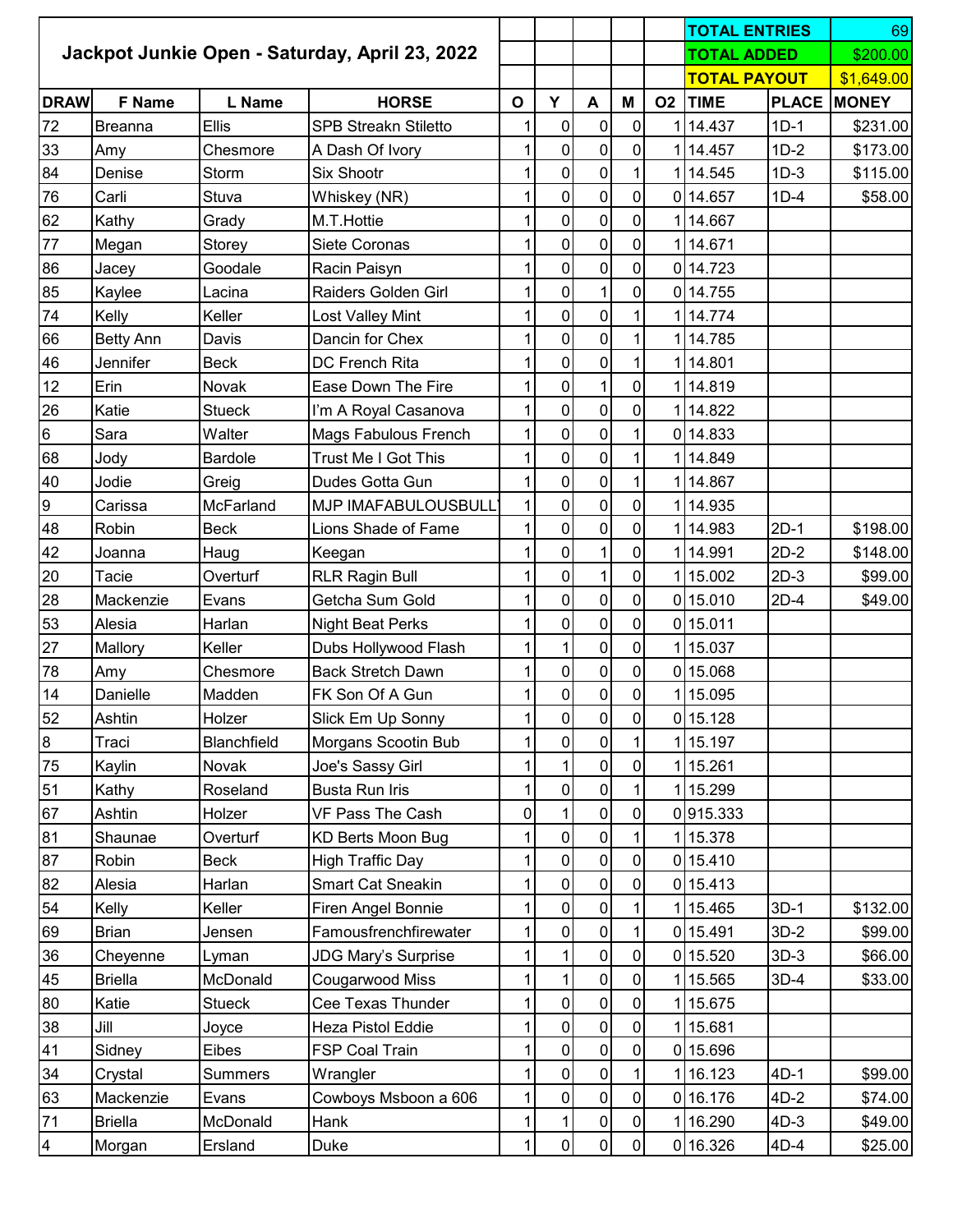| 58<br>1 16.536<br>Gabe<br>$\pmb{0}$<br>0<br>Lamasters<br>Rockets Lucky Boy<br>1<br>1<br>30<br>$\mathbf 0$<br>$\overline{0}$<br>Playgirls Last Fling<br>0<br>1<br>16.759<br>Wendy<br><b>Brandt</b><br>$\overline{1}$<br>$\overline{0}$<br>73<br>0<br>1 16.767<br>Stefanie<br><b>Streakin Bug Passum</b><br><b>Baas</b><br>$\mathbf 0$<br>0<br>1 16.770<br>49<br><b>YM Barbie</b><br>0<br>Denise<br>Storm<br>$\mathbf 0$<br>$\overline{0}$<br>Mackenzie<br>Jasper<br>0<br>0 17.020<br>Evans<br>$\overline{0}$<br>$\mathbf 0$<br>0<br>0 17.026<br>Maddie<br>Sharp Dude<br>Jochimsen<br>$\overline{0}$<br>$\mathbf 0$<br>$0$ 17.113<br>44<br>Special Irish Luck<br>$\overline{0}$<br>Mackenzie<br>Evans<br>$\mathbf{1}$<br>$\mathbf 0$<br>Josie<br>0<br>1 18.972<br>Emma<br>Mckague<br>$\mathbf 0$<br>$\overline{0}$<br>0<br>130.609<br>Kayla<br>Whiskey<br>Lyman<br>$\overline{0}$<br>0 99.999<br>$\mathbf 0$<br>Eberline<br>Emma<br>Hot Playgun<br>1<br>13<br>$\mathbf{1}$<br>$\mathbf 0$<br>Emily<br>Firewater Tolltac<br>0<br>199.999<br>Goings<br>$\mathbf 0$<br>$\overline{0}$<br>0<br>199.999<br>Ersland<br>Voodoo<br>Megan<br>$\mathbf 0$<br>$\overline{0}$<br>0914.301<br>11<br>Alis Freedom Girl<br>0<br>Mackenzie<br>Evans<br>$\mathbf 0$<br> 21<br>$\overline{0}$<br>Ellis<br>0<br>1914.513<br>Boo<br><b>Breanna</b><br>$\mathsf{O}$<br>$\pmb{0}$<br>$\mathbf 0$<br>0914.580<br>70<br>Emma<br>Jordan<br>Credit Cash N Corona<br>1<br>$\mathsf{O}\xspace$<br>$\overline{0}$<br>1914.772<br><b>Famous Rival</b><br>0<br>16<br>Megan<br>Storey<br>$\mathbf{1}$<br>0<br>$\overline{0}$<br>18<br>1914.951<br>Justice<br>Kramer<br>Plenty Poco Val<br>$\mathbf 0$<br>1914.996<br>Storm<br>Runnin Outta Sight<br>0<br>17<br>$\mathbf{1}$<br>Denise<br>$\mathbf 0$<br>$\mathsf{O}$<br>0915.011<br>22<br><b>RS Perks Rooster</b><br>0<br>Harlan<br>Alesia<br>$\mathbf 0$<br>$\overline{0}$<br>43<br>McClure<br>0915.225<br>Laughing Doll Xena<br>1<br>Regan<br>$\overline{0}$<br>$\mathbf 0$<br>23<br>0915.236<br><b>Braxtin</b><br>Mac Freckles Thunder<br>1<br>Lyman<br>$\overline{0}$<br>$\mathbf 0$<br>0915.333<br>Ashtin<br>Holzer<br>VF Pass The Cash<br>0<br>1<br>$\mathbf{1}$<br>$\overline{0}$<br>0<br>1915.376<br>Snow<br>FK Triple Frost<br><b>Brittany</b><br>$\mathbf 0$<br>$\mathbf 0$<br>$\overline{0}$<br>0915.416<br>59<br>Codi<br>Groth<br>Dudley<br>1<br>$\mathbf{1}$<br>$\overline{0}$<br>25<br>0918.028<br><b>Duke</b><br>0<br><b>Boston</b><br><b>Boswell</b><br>$\overline{0}$<br>$\overline{0}$<br>1<br>1919.306<br>79<br>Vice<br>Dash for the daisys<br>0<br>Tanyr<br>$\mathbf 0$<br>0<br>$\mathbf 0$<br>999.999<br>10<br>Chantel<br>Muttart<br><b>Big Sexy</b><br>1<br>1 |    |  |  |  |  |  |            |
|---------------------------------------------------------------------------------------------------------------------------------------------------------------------------------------------------------------------------------------------------------------------------------------------------------------------------------------------------------------------------------------------------------------------------------------------------------------------------------------------------------------------------------------------------------------------------------------------------------------------------------------------------------------------------------------------------------------------------------------------------------------------------------------------------------------------------------------------------------------------------------------------------------------------------------------------------------------------------------------------------------------------------------------------------------------------------------------------------------------------------------------------------------------------------------------------------------------------------------------------------------------------------------------------------------------------------------------------------------------------------------------------------------------------------------------------------------------------------------------------------------------------------------------------------------------------------------------------------------------------------------------------------------------------------------------------------------------------------------------------------------------------------------------------------------------------------------------------------------------------------------------------------------------------------------------------------------------------------------------------------------------------------------------------------------------------------------------------------------------------------------------------------------------------------------------------------------------------------------------------------------------------------------------------------------------------------------------------------------------------------------------------------------------------------------------------------------------------------------------------------------------------------------------------------------------------------------------------------------------------------------------------------------------------------------------------------|----|--|--|--|--|--|------------|
|                                                                                                                                                                                                                                                                                                                                                                                                                                                                                                                                                                                                                                                                                                                                                                                                                                                                                                                                                                                                                                                                                                                                                                                                                                                                                                                                                                                                                                                                                                                                                                                                                                                                                                                                                                                                                                                                                                                                                                                                                                                                                                                                                                                                                                                                                                                                                                                                                                                                                                                                                                                                                                                                                                   |    |  |  |  |  |  |            |
|                                                                                                                                                                                                                                                                                                                                                                                                                                                                                                                                                                                                                                                                                                                                                                                                                                                                                                                                                                                                                                                                                                                                                                                                                                                                                                                                                                                                                                                                                                                                                                                                                                                                                                                                                                                                                                                                                                                                                                                                                                                                                                                                                                                                                                                                                                                                                                                                                                                                                                                                                                                                                                                                                                   |    |  |  |  |  |  |            |
|                                                                                                                                                                                                                                                                                                                                                                                                                                                                                                                                                                                                                                                                                                                                                                                                                                                                                                                                                                                                                                                                                                                                                                                                                                                                                                                                                                                                                                                                                                                                                                                                                                                                                                                                                                                                                                                                                                                                                                                                                                                                                                                                                                                                                                                                                                                                                                                                                                                                                                                                                                                                                                                                                                   |    |  |  |  |  |  |            |
|                                                                                                                                                                                                                                                                                                                                                                                                                                                                                                                                                                                                                                                                                                                                                                                                                                                                                                                                                                                                                                                                                                                                                                                                                                                                                                                                                                                                                                                                                                                                                                                                                                                                                                                                                                                                                                                                                                                                                                                                                                                                                                                                                                                                                                                                                                                                                                                                                                                                                                                                                                                                                                                                                                   |    |  |  |  |  |  |            |
|                                                                                                                                                                                                                                                                                                                                                                                                                                                                                                                                                                                                                                                                                                                                                                                                                                                                                                                                                                                                                                                                                                                                                                                                                                                                                                                                                                                                                                                                                                                                                                                                                                                                                                                                                                                                                                                                                                                                                                                                                                                                                                                                                                                                                                                                                                                                                                                                                                                                                                                                                                                                                                                                                                   | 83 |  |  |  |  |  |            |
|                                                                                                                                                                                                                                                                                                                                                                                                                                                                                                                                                                                                                                                                                                                                                                                                                                                                                                                                                                                                                                                                                                                                                                                                                                                                                                                                                                                                                                                                                                                                                                                                                                                                                                                                                                                                                                                                                                                                                                                                                                                                                                                                                                                                                                                                                                                                                                                                                                                                                                                                                                                                                                                                                                   | 60 |  |  |  |  |  |            |
|                                                                                                                                                                                                                                                                                                                                                                                                                                                                                                                                                                                                                                                                                                                                                                                                                                                                                                                                                                                                                                                                                                                                                                                                                                                                                                                                                                                                                                                                                                                                                                                                                                                                                                                                                                                                                                                                                                                                                                                                                                                                                                                                                                                                                                                                                                                                                                                                                                                                                                                                                                                                                                                                                                   |    |  |  |  |  |  |            |
|                                                                                                                                                                                                                                                                                                                                                                                                                                                                                                                                                                                                                                                                                                                                                                                                                                                                                                                                                                                                                                                                                                                                                                                                                                                                                                                                                                                                                                                                                                                                                                                                                                                                                                                                                                                                                                                                                                                                                                                                                                                                                                                                                                                                                                                                                                                                                                                                                                                                                                                                                                                                                                                                                                   | 47 |  |  |  |  |  |            |
|                                                                                                                                                                                                                                                                                                                                                                                                                                                                                                                                                                                                                                                                                                                                                                                                                                                                                                                                                                                                                                                                                                                                                                                                                                                                                                                                                                                                                                                                                                                                                                                                                                                                                                                                                                                                                                                                                                                                                                                                                                                                                                                                                                                                                                                                                                                                                                                                                                                                                                                                                                                                                                                                                                   | 55 |  |  |  |  |  |            |
|                                                                                                                                                                                                                                                                                                                                                                                                                                                                                                                                                                                                                                                                                                                                                                                                                                                                                                                                                                                                                                                                                                                                                                                                                                                                                                                                                                                                                                                                                                                                                                                                                                                                                                                                                                                                                                                                                                                                                                                                                                                                                                                                                                                                                                                                                                                                                                                                                                                                                                                                                                                                                                                                                                   | 5  |  |  |  |  |  |            |
|                                                                                                                                                                                                                                                                                                                                                                                                                                                                                                                                                                                                                                                                                                                                                                                                                                                                                                                                                                                                                                                                                                                                                                                                                                                                                                                                                                                                                                                                                                                                                                                                                                                                                                                                                                                                                                                                                                                                                                                                                                                                                                                                                                                                                                                                                                                                                                                                                                                                                                                                                                                                                                                                                                   |    |  |  |  |  |  |            |
|                                                                                                                                                                                                                                                                                                                                                                                                                                                                                                                                                                                                                                                                                                                                                                                                                                                                                                                                                                                                                                                                                                                                                                                                                                                                                                                                                                                                                                                                                                                                                                                                                                                                                                                                                                                                                                                                                                                                                                                                                                                                                                                                                                                                                                                                                                                                                                                                                                                                                                                                                                                                                                                                                                   | 56 |  |  |  |  |  |            |
|                                                                                                                                                                                                                                                                                                                                                                                                                                                                                                                                                                                                                                                                                                                                                                                                                                                                                                                                                                                                                                                                                                                                                                                                                                                                                                                                                                                                                                                                                                                                                                                                                                                                                                                                                                                                                                                                                                                                                                                                                                                                                                                                                                                                                                                                                                                                                                                                                                                                                                                                                                                                                                                                                                   |    |  |  |  |  |  |            |
|                                                                                                                                                                                                                                                                                                                                                                                                                                                                                                                                                                                                                                                                                                                                                                                                                                                                                                                                                                                                                                                                                                                                                                                                                                                                                                                                                                                                                                                                                                                                                                                                                                                                                                                                                                                                                                                                                                                                                                                                                                                                                                                                                                                                                                                                                                                                                                                                                                                                                                                                                                                                                                                                                                   |    |  |  |  |  |  |            |
|                                                                                                                                                                                                                                                                                                                                                                                                                                                                                                                                                                                                                                                                                                                                                                                                                                                                                                                                                                                                                                                                                                                                                                                                                                                                                                                                                                                                                                                                                                                                                                                                                                                                                                                                                                                                                                                                                                                                                                                                                                                                                                                                                                                                                                                                                                                                                                                                                                                                                                                                                                                                                                                                                                   |    |  |  |  |  |  |            |
|                                                                                                                                                                                                                                                                                                                                                                                                                                                                                                                                                                                                                                                                                                                                                                                                                                                                                                                                                                                                                                                                                                                                                                                                                                                                                                                                                                                                                                                                                                                                                                                                                                                                                                                                                                                                                                                                                                                                                                                                                                                                                                                                                                                                                                                                                                                                                                                                                                                                                                                                                                                                                                                                                                   |    |  |  |  |  |  |            |
|                                                                                                                                                                                                                                                                                                                                                                                                                                                                                                                                                                                                                                                                                                                                                                                                                                                                                                                                                                                                                                                                                                                                                                                                                                                                                                                                                                                                                                                                                                                                                                                                                                                                                                                                                                                                                                                                                                                                                                                                                                                                                                                                                                                                                                                                                                                                                                                                                                                                                                                                                                                                                                                                                                   |    |  |  |  |  |  |            |
|                                                                                                                                                                                                                                                                                                                                                                                                                                                                                                                                                                                                                                                                                                                                                                                                                                                                                                                                                                                                                                                                                                                                                                                                                                                                                                                                                                                                                                                                                                                                                                                                                                                                                                                                                                                                                                                                                                                                                                                                                                                                                                                                                                                                                                                                                                                                                                                                                                                                                                                                                                                                                                                                                                   |    |  |  |  |  |  |            |
|                                                                                                                                                                                                                                                                                                                                                                                                                                                                                                                                                                                                                                                                                                                                                                                                                                                                                                                                                                                                                                                                                                                                                                                                                                                                                                                                                                                                                                                                                                                                                                                                                                                                                                                                                                                                                                                                                                                                                                                                                                                                                                                                                                                                                                                                                                                                                                                                                                                                                                                                                                                                                                                                                                   |    |  |  |  |  |  |            |
|                                                                                                                                                                                                                                                                                                                                                                                                                                                                                                                                                                                                                                                                                                                                                                                                                                                                                                                                                                                                                                                                                                                                                                                                                                                                                                                                                                                                                                                                                                                                                                                                                                                                                                                                                                                                                                                                                                                                                                                                                                                                                                                                                                                                                                                                                                                                                                                                                                                                                                                                                                                                                                                                                                   |    |  |  |  |  |  |            |
|                                                                                                                                                                                                                                                                                                                                                                                                                                                                                                                                                                                                                                                                                                                                                                                                                                                                                                                                                                                                                                                                                                                                                                                                                                                                                                                                                                                                                                                                                                                                                                                                                                                                                                                                                                                                                                                                                                                                                                                                                                                                                                                                                                                                                                                                                                                                                                                                                                                                                                                                                                                                                                                                                                   |    |  |  |  |  |  |            |
|                                                                                                                                                                                                                                                                                                                                                                                                                                                                                                                                                                                                                                                                                                                                                                                                                                                                                                                                                                                                                                                                                                                                                                                                                                                                                                                                                                                                                                                                                                                                                                                                                                                                                                                                                                                                                                                                                                                                                                                                                                                                                                                                                                                                                                                                                                                                                                                                                                                                                                                                                                                                                                                                                                   | 67 |  |  |  |  |  |            |
|                                                                                                                                                                                                                                                                                                                                                                                                                                                                                                                                                                                                                                                                                                                                                                                                                                                                                                                                                                                                                                                                                                                                                                                                                                                                                                                                                                                                                                                                                                                                                                                                                                                                                                                                                                                                                                                                                                                                                                                                                                                                                                                                                                                                                                                                                                                                                                                                                                                                                                                                                                                                                                                                                                   | 50 |  |  |  |  |  |            |
|                                                                                                                                                                                                                                                                                                                                                                                                                                                                                                                                                                                                                                                                                                                                                                                                                                                                                                                                                                                                                                                                                                                                                                                                                                                                                                                                                                                                                                                                                                                                                                                                                                                                                                                                                                                                                                                                                                                                                                                                                                                                                                                                                                                                                                                                                                                                                                                                                                                                                                                                                                                                                                                                                                   |    |  |  |  |  |  |            |
|                                                                                                                                                                                                                                                                                                                                                                                                                                                                                                                                                                                                                                                                                                                                                                                                                                                                                                                                                                                                                                                                                                                                                                                                                                                                                                                                                                                                                                                                                                                                                                                                                                                                                                                                                                                                                                                                                                                                                                                                                                                                                                                                                                                                                                                                                                                                                                                                                                                                                                                                                                                                                                                                                                   |    |  |  |  |  |  |            |
|                                                                                                                                                                                                                                                                                                                                                                                                                                                                                                                                                                                                                                                                                                                                                                                                                                                                                                                                                                                                                                                                                                                                                                                                                                                                                                                                                                                                                                                                                                                                                                                                                                                                                                                                                                                                                                                                                                                                                                                                                                                                                                                                                                                                                                                                                                                                                                                                                                                                                                                                                                                                                                                                                                   |    |  |  |  |  |  |            |
|                                                                                                                                                                                                                                                                                                                                                                                                                                                                                                                                                                                                                                                                                                                                                                                                                                                                                                                                                                                                                                                                                                                                                                                                                                                                                                                                                                                                                                                                                                                                                                                                                                                                                                                                                                                                                                                                                                                                                                                                                                                                                                                                                                                                                                                                                                                                                                                                                                                                                                                                                                                                                                                                                                   |    |  |  |  |  |  |            |
|                                                                                                                                                                                                                                                                                                                                                                                                                                                                                                                                                                                                                                                                                                                                                                                                                                                                                                                                                                                                                                                                                                                                                                                                                                                                                                                                                                                                                                                                                                                                                                                                                                                                                                                                                                                                                                                                                                                                                                                                                                                                                                                                                                                                                                                                                                                                                                                                                                                                                                                                                                                                                                                                                                   |    |  |  |  |  |  | \$1,648.00 |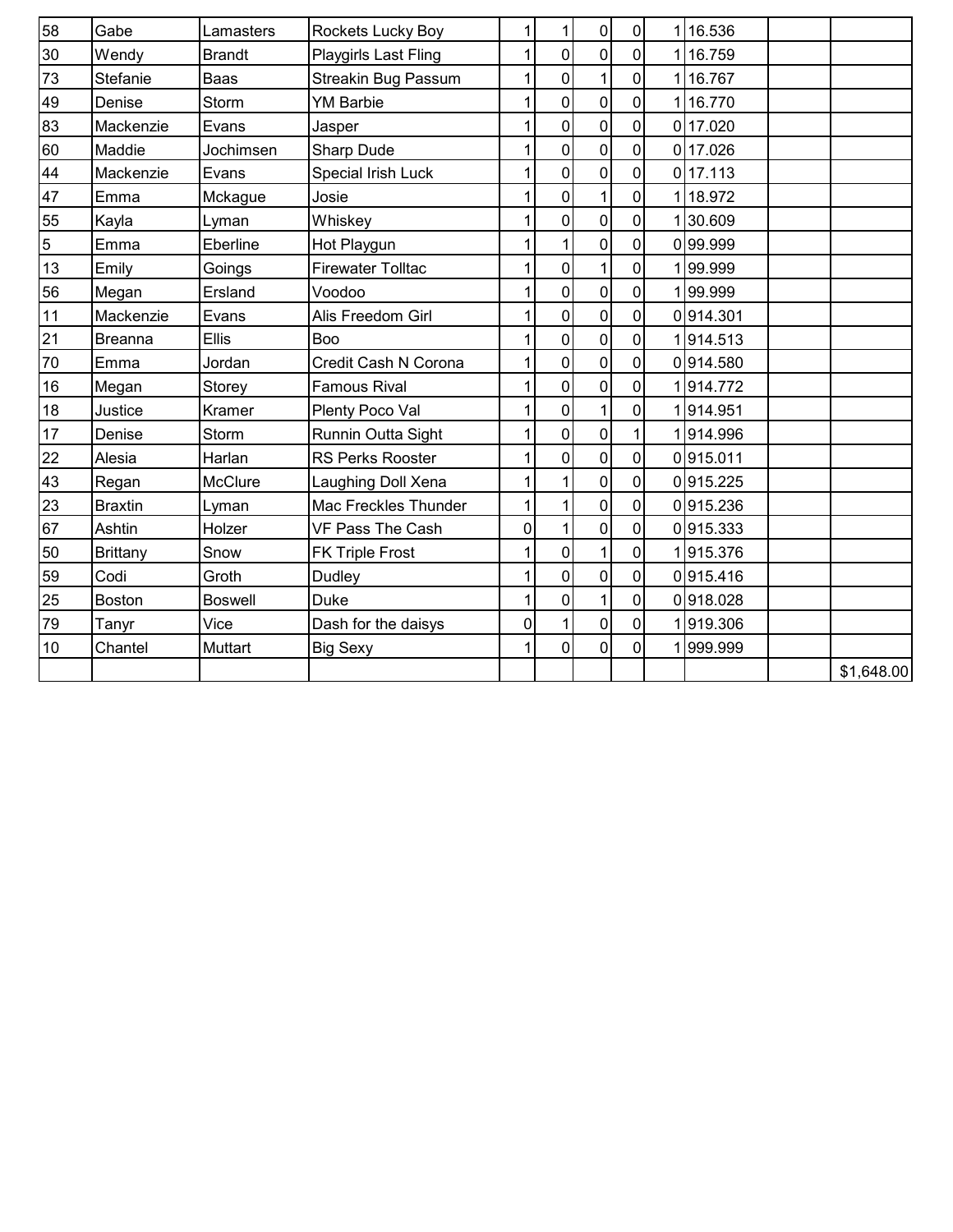|                |                |                                                    |             | <b>TOTAL ENTRIES</b> | 24       |
|----------------|----------------|----------------------------------------------------|-------------|----------------------|----------|
|                |                | Jackpot Junkie YOUTH 4D - Saturday, April 23, 2022 |             | <b>TOTAL ADDED</b>   | \$50.00  |
|                |                |                                                    |             | <b>TOTAL PAYOUT</b>  | \$372.00 |
| <b>F</b> Name  | L Name         | <b>HORSE</b>                                       | <b>TIME</b> | <b>Place</b>         | \$Won    |
| Carli          | Stuva          | King (NR)                                          | 14.413 1D-1 |                      | \$130.00 |
|                |                |                                                    |             |                      |          |
| Mallory        | Keller         | Dubs Hollywood Flash                               | 15.037 2D-1 |                      | \$67.00  |
| Kaylin         | Novak          | Joe's Sassy Girl                                   | 15.261 2D-2 |                      | \$45.00  |
|                |                |                                                    |             |                      |          |
| Cheyenne       | Lyman          | JDG Mary's Surprise                                | 15.520 3D-1 |                      | \$37.00  |
| <b>Briella</b> | McDonald       | Cougarwood Miss                                    | 15.565 3D-2 |                      | \$22.00  |
| Morgan         | Keller         | <b>JB Docs Ace</b>                                 | 15.672 3D-3 |                      | \$15.00  |
| Sage           | Menne          | Apollo                                             | 15.688      |                      |          |
| Reagan         | Schwartz       | Dry Stylish Peppy                                  | 15.759      |                      |          |
|                |                |                                                    |             |                      |          |
| Haylie         | <b>Roberts</b> | <b>Duck</b>                                        | 15.957 4D-1 |                      | \$28.00  |
| <b>Briella</b> | McDonald       | Hank                                               | 16.290 4D-2 |                      | \$17.00  |
| Gabe           | Lamasters      | Rockets Lucky Boy                                  | 16.536 4D-3 |                      | \$11.00  |
| Hannah         | Koch           | SQ Heza Frosty Son                                 | 16.625      |                      |          |
| Rebecca        | LaRue          | Forever in my heart                                | 16.716      |                      |          |
| Allison        | Koch           | Flit Bar Twist                                     | 16.868      |                      |          |
| MJ             | Ralston        | Jersey Boys                                        | 17.326      |                      |          |
| Faith          | Eberline       | Pigpen                                             | 18.550      |                      |          |
| <b>Brooke</b>  | Liston         | Jag                                                | 19.089      |                      |          |
| Cole           | Baas           | Streakin Bug Passum.                               | 21.574      |                      |          |
| Emma           | Eberline       | Hot Playgun                                        | 99.999      |                      |          |
| Regan          | McClure        | Laughing Doll Xena                                 | 915.225     |                      |          |
| Braxtin        | Lyman          | Mac Freckles Thunder                               | 915.236     |                      |          |
| Ashtin         | Holzer         | VF Pass The Cash                                   | 915.333     |                      |          |
| Kinnick        | Meyer          | <b>Tall Boy</b>                                    | 918.892     |                      |          |
| Tanyr          | Vice           | Dash for the daisys                                | 919.306     |                      |          |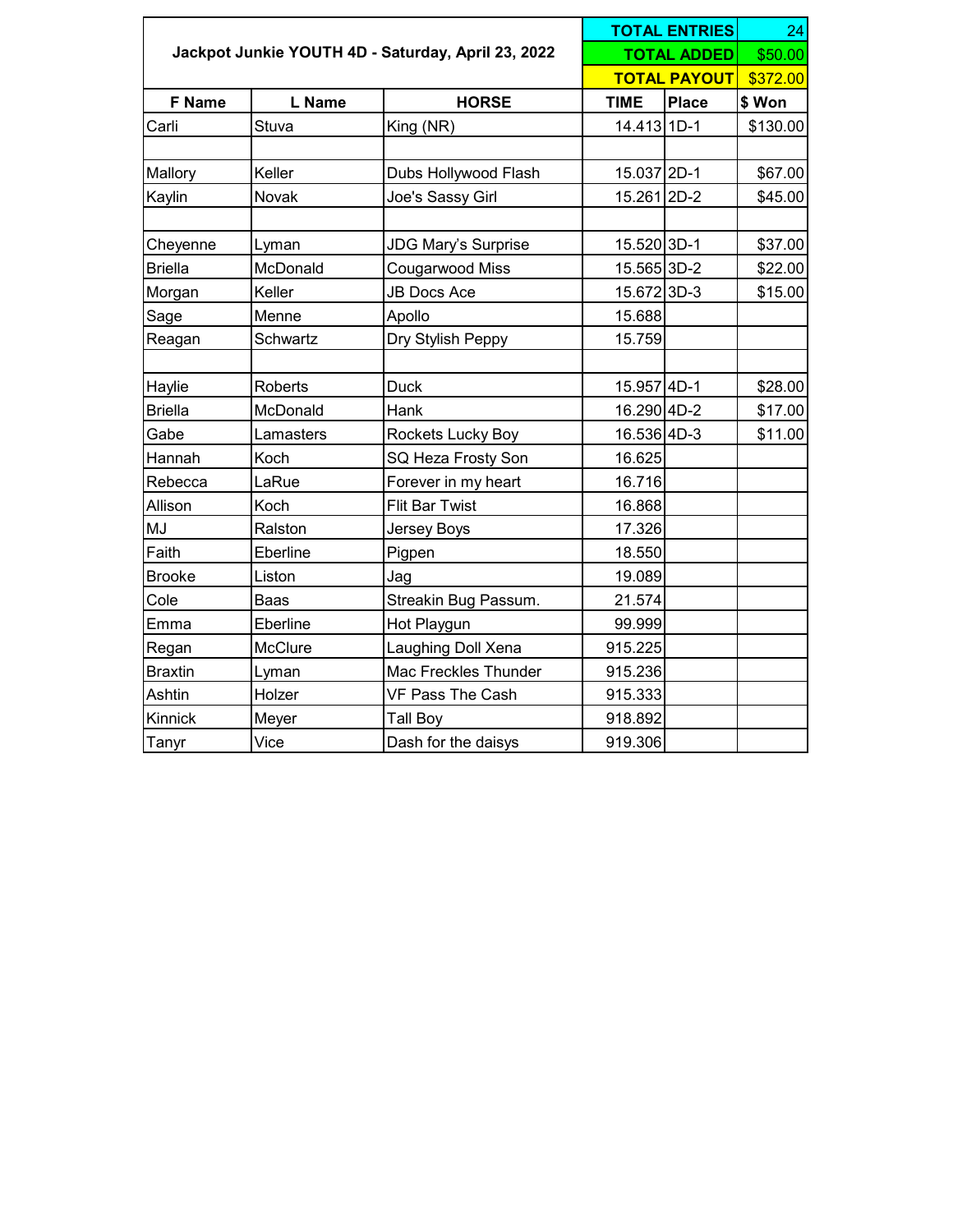|                 |                |                                                    | <b>TOTAL ENTRIES</b> |              | 12      |
|-----------------|----------------|----------------------------------------------------|----------------------|--------------|---------|
|                 |                | Jackpot Junkie ADULT 4D - Saturday, April 23, 2022 | <b>TOTAL ADDED</b>   |              | \$0.00  |
|                 |                | <b>TOTAL PAYOUT</b>                                |                      | \$161.00     |         |
| <b>F</b> Name   | L Name         | <b>HORSE</b>                                       | TIME                 | <b>Place</b> | \$ Won  |
| Kaylee          | Lacina         | Raiders Golden Girl                                | 14.755               | $1D-1$       | \$73.00 |
| Erin            | <b>Novak</b>   | Ease Down The Fire                                 | 14.819               |              |         |
| Joanna          | Haug           | Keegan                                             | 14.991               |              |         |
| Tacie           | Overturf       | <b>RLR Ragin Bull</b>                              | 15.002               |              |         |
| Maddie          | Jochimsen      | Ameiah                                             | 15.996               | $3D-1$       | \$48.00 |
| Stefanie        | Baas           | <b>Streakin Bug Passum</b>                         | 16.767               | $4D-1$       | \$40.00 |
| Emma            | Mckague        | Josie                                              | 18.972               |              |         |
| Emily           | Goings         | <b>Firewater Tolltac</b>                           | 99.999               |              |         |
| Justice         | Kramer         | Plenty Poco Val                                    | 914.951              |              |         |
| <b>Brittany</b> | Snow           | <b>FK Triple Frost</b>                             | 915.376              |              |         |
| <b>Boston</b>   | <b>Boswell</b> | Duke                                               | 916.326              |              |         |
| Kylee           | Yates          | JJ                                                 | 916.634              |              |         |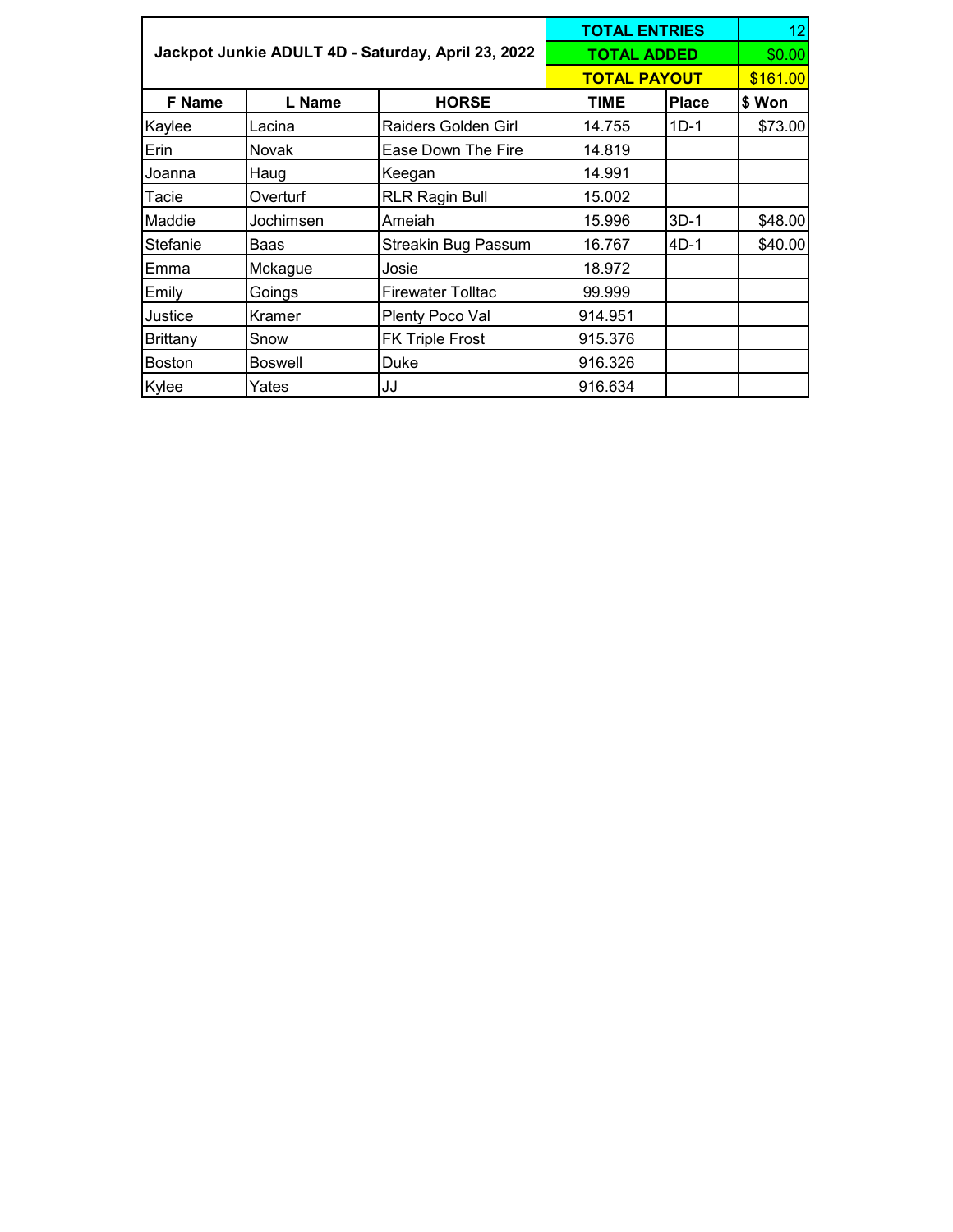|                  |                |                                                                  | <b>TOTAL ENTRIES</b> |              | 15       |
|------------------|----------------|------------------------------------------------------------------|----------------------|--------------|----------|
|                  |                | Jackpot Junkie Masters 4D - Saturday, April 23, 2022 TOTAL ADDED |                      |              | \$0.00   |
|                  |                |                                                                  | <b>TOTAL PAYOUT</b>  |              | \$201.00 |
| F Name           | L Name         | <b>HORSE</b>                                                     | <b>TIME</b>          | <b>Place</b> | \$ Won   |
| Denise           | Storm          | <b>Six Shootr</b>                                                | 14.545               | $1D-1$       | \$43.00  |
| Kelly            | Keller         | Lost Valley Mint                                                 | 14.774               | $1D-2$       | \$28.00  |
| <b>Betty Ann</b> | Davis          | Dancin for Chex                                                  | 14.785               |              |          |
| Jennifer         | <b>Beck</b>    | DC French Rita                                                   | 14.801               |              |          |
| Sara             | Walter         | Mags Fabulous French                                             | 14.833               |              |          |
| Jody             | <b>Bardole</b> | Trust Me I Got This                                              | 14.849               |              |          |
| Jodie            | Greig          | Dudes Gotta Gun                                                  | 14.867               |              |          |
| Traci            | Blanchfield    | Morgans Scootin Bub                                              | 15.197               | $2D-1$       | \$36.00  |
| Kathy            | Roseland       | <b>Busta Run Iris</b>                                            | 15.299               | $2D-2$       | \$24.00  |
| Shaunae          | Overturf       | <b>KD Berts Moon Bug</b>                                         | 15.378               |              |          |
| Kelly            | Keller         | Firen Angel Bonnie                                               | 15.465               |              |          |
| <b>Brian</b>     | Jensen         | Famousfrenchfirewater                                            | 15.491               |              |          |
| Mandy            | Koch           | <b>Shining Sugar Frost</b>                                       | 15.635               | $3D-1$       | \$40.00  |
| Crystal          | Summers        | Wrangler                                                         | 16.123               | $4D-1$       | \$30.00  |
| Denise           | Storm          | Runnin Outta Sight                                               | 914.996              |              |          |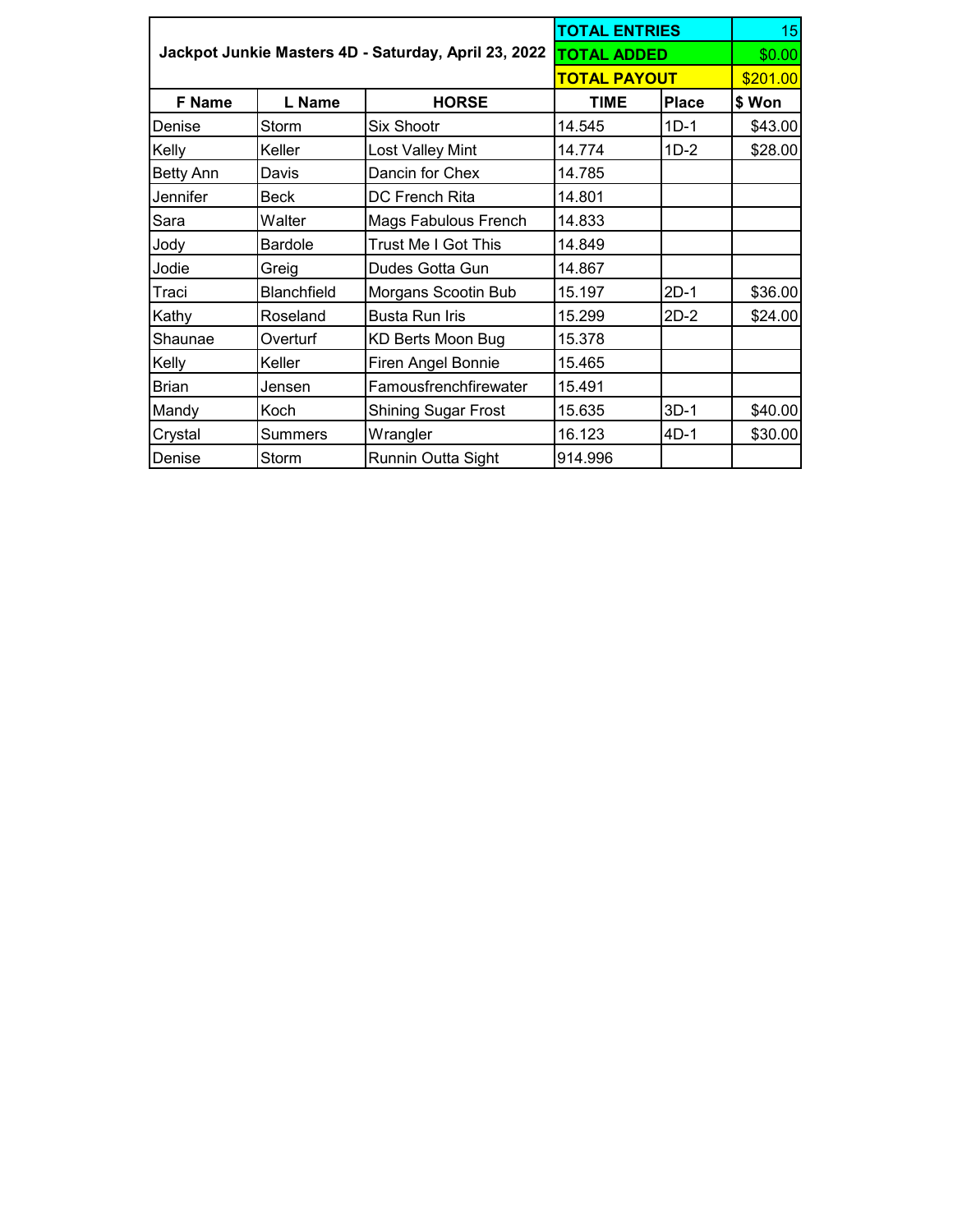|                  |                    | <b>TOTAL ENTRIES</b>                               |                     | 0            |          |
|------------------|--------------------|----------------------------------------------------|---------------------|--------------|----------|
|                  |                    | Jackpot Junkie 2nd Open - Saturday, April 23, 2022 | <b>TOTAL ADDED</b>  |              | \$0.00   |
|                  |                    |                                                    | <b>TOTAL PAYOUT</b> |              | \$0.00   |
| <b>F</b> Name    | L Name             | <b>HORSE</b>                                       | <b>TIME</b>         | <b>Place</b> | \$Won    |
| Kelly            | Keller             | <b>Lost Valley Mint</b>                            | 14.425              | $1D-1$       | \$116.00 |
| Amy              | Chesmore           | A Dash Of Ivory                                    | 14.457              | $1D-2$       | \$87.00  |
| Denise           | Storm              | <b>Six Shootr</b>                                  | 14.545              | $1D-3$       | \$58.00  |
| Jody             | <b>Bardole</b>     | Trust Me I Got This                                | 14.571              | $1D-4$       | \$29.00  |
| Kathy            | Grady              | M.T.Hottie                                         | 14.667              |              |          |
| <b>Betty Ann</b> | Davis              | Dancin for Chex                                    | 14.785              |              |          |
| Jennifer         | <b>Beck</b>        | DC French Rita                                     | 14.801              |              |          |
| Erin             | Novak              | Ease Down The Fire                                 | 14.819              |              |          |
| Megan            | Storey             | Siete Coronas                                      | 14.833              |              |          |
| <b>Briella</b>   | McDonald           | Cougarwood Miss                                    | 14.845              |              |          |
| Katie            | <b>Stueck</b>      | I'm A Royal Casanova                               | 14.857              |              |          |
| Carissa          | McFarland          | MJP IMAFABULOUSBULL                                | 14.935              | $2D-1$       | \$99.00  |
| Joanna           | Haug               | Keegan                                             | 14.991              | $2D-2$       | \$74.00  |
| Tacie            | Overturf           | <b>RLR Ragin Bull</b>                              | 15.002              | $2D-3$       | \$50.00  |
| Jodie            | Greig              | Dudes Gotta Gun                                    | 15.036              | $2D-4$       | \$25.00  |
| Carli            | Stuva              | Scobby Powered                                     | 15.037              |              |          |
| Megan            | Storey             | <b>Famous Rival</b>                                | 15.106              |              |          |
| Danielle         | Madden             | FK Son Of A Gun                                    | 15.159              |              |          |
| Traci            | <b>Blanchfield</b> | Morgans Scootin Bub                                | 15.197              |              |          |
| Katie            | <b>Stueck</b>      | Cee Texas Thunder                                  | 15.209              |              |          |
| Robin            | <b>Beck</b>        | Special Kinda Shade                                | 15.213              |              |          |
| Hannah           | Koch               | SQ Heza Frosty Son                                 | 15.218              |              |          |
| Morgan           | Keller             | <b>JB Docs Ace</b>                                 | 15.241              |              |          |
| Kaylin           | Novak              | Joe's Sassy Girl                                   | 15.261              |              |          |
| Kathy            | Roseland           | <b>Busta Run Iris</b>                              | 15.299              |              |          |
| Kelly            | Keller             | Firen Angel Bonnie                                 | 15.323              |              |          |
| Mallory          | Keller             | Dubs Hollywood Flash                               | 15.372              |              |          |
| Shaunae          | Overturf           | <b>KD Berts Moon Bug</b>                           | 15.378              |              |          |
| <b>Briella</b>   | McDonald           | Hank                                               | 15.412              |              |          |
| Mandy            | Koch               | <b>Shining Sugar Frost</b>                         | 15.711              | $3D-1$       | \$166.00 |
| Gabe             | Lamasters          | Rockets Lucky Boy                                  | 16.034              | $4D-1$       | \$50.00  |
| Crystal          | <b>Summers</b>     | Wrangler                                           | 16.123              | $4D-2$       | \$37.00  |
| Morgan           | Ersland            | Duke                                               | 16.145              | $4D-3$       | \$25.00  |
| Reagan           | Schwartz           | Dry Stylish Peppy                                  | 16.329              | $4D-4$       | \$12.00  |
| Denise           | Storm              | <b>YM Barbie</b>                                   | 16.534              |              |          |
| Stefanie         | Baas               | Streakin Bug Passum                                | 16.767              |              |          |
| Wendy            | <b>Brandt</b>      | Playgirls Last Fling                               | 16.910              |              |          |
| Chantel          | Muttart            | Big Sexy                                           | 17.593              |              |          |
| Emma             | Mckague            | Josie                                              | 17.751              |              |          |
| <b>Brooke</b>    | Liston             | Jag                                                | 18.689              |              |          |
| MJ               | Ralston            | Jersey Boys                                        | 19.090              |              |          |
| Kayla            | Lyman              | Whiskey                                            | 20.029              |              |          |
| Emily            | Goings             | <b>Firewater Tolltac</b>                           | 99.999              |              |          |
| <b>Breanna</b>   | <b>Ellis</b>       | Boo                                                | 914.513             |              |          |
| Carli            | Stuva              | Miss Toady Winner                                  | 914.558             |              |          |
| <b>Breanna</b>   | <b>Ellis</b>       | <b>SPB Streakn Stiletto</b>                        | 914.620             |              |          |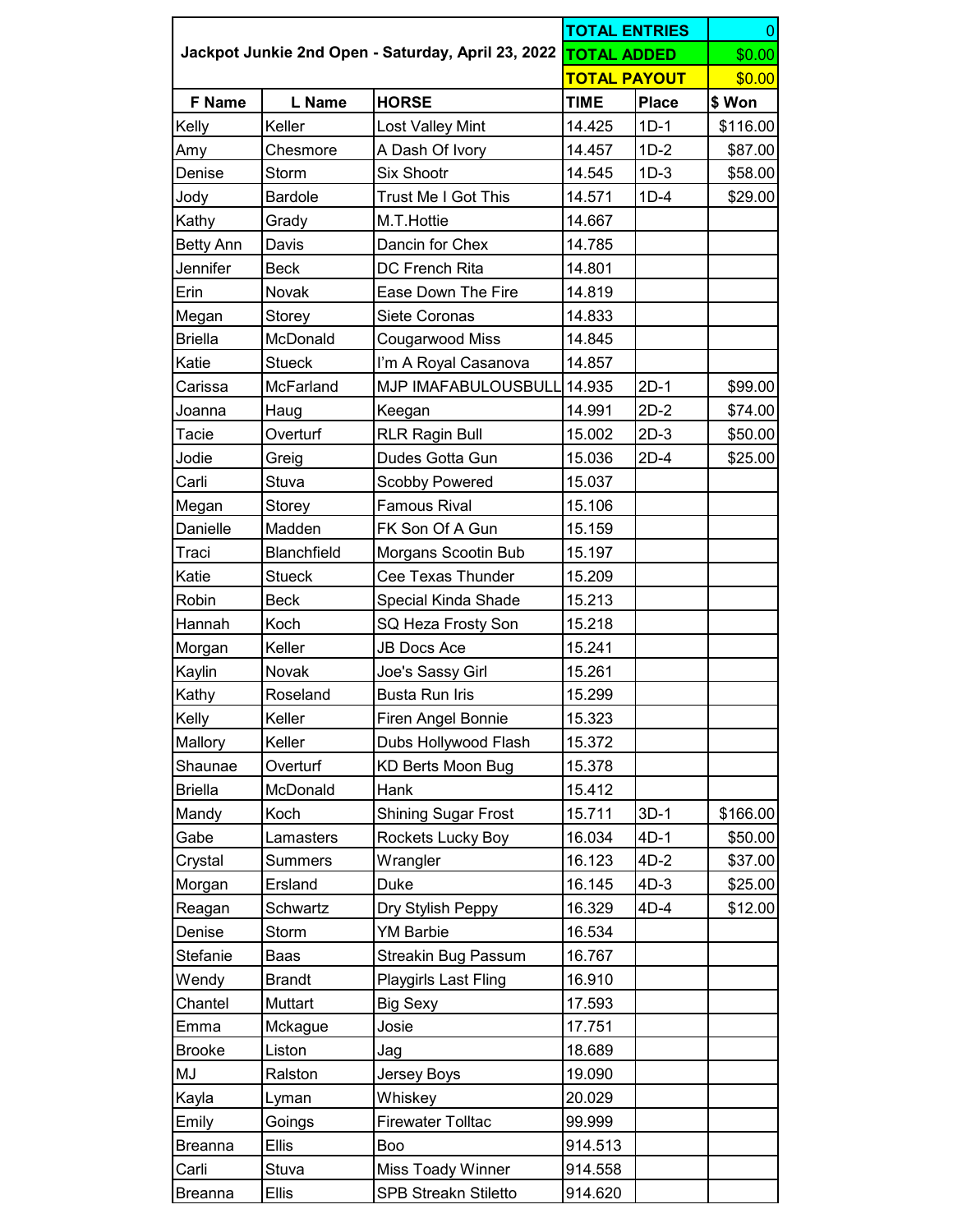| Justice         | Kramer   | Plenty Poco Val          | 914.951 |          |
|-----------------|----------|--------------------------|---------|----------|
| Denise          | Storm    | Runnin Outta Sight       | 914.996 |          |
| Tacie           | Overturf | Deguello                 | 915.195 |          |
| Codi            | Groth    | Dudley                   | 915.347 |          |
| <b>Brittany</b> | Snow     | <b>FK Triple Frost</b>   | 915.376 |          |
| Haylie          | Roberts  | Duck                     | 916.111 |          |
| Jill            | Joyce    | <b>Heza Pistol Eddie</b> | 916.537 |          |
| Tanyr           | Vice     | Dash for the daisys      | 916.943 |          |
| Megan           | Ersland  | Voodoo                   | Scratch |          |
|                 |          |                          |         | \$825.00 |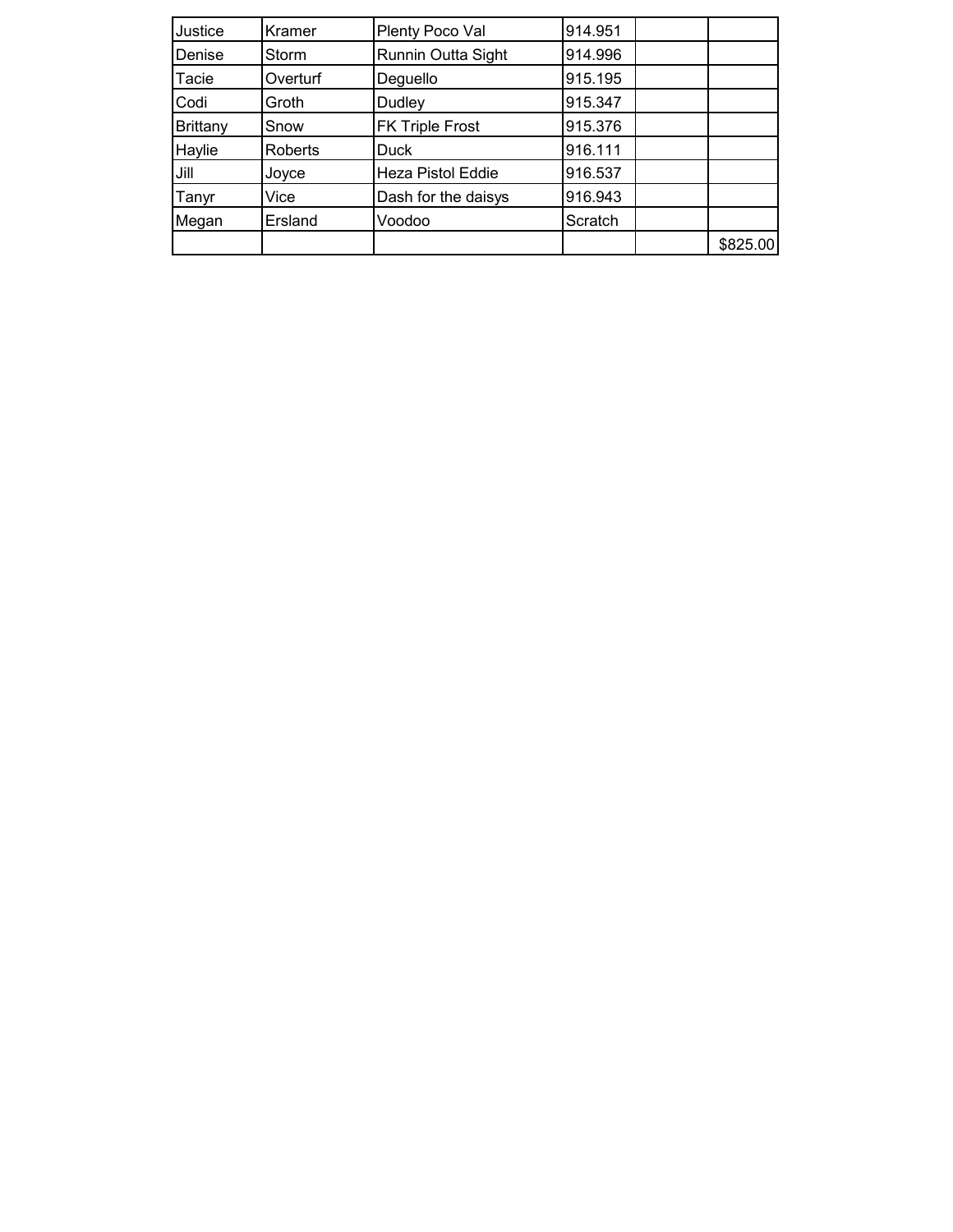|                |                |                                         |                             |              |                |                |              | <b>TOTAL ENTRIES</b> |              | 67           |
|----------------|----------------|-----------------------------------------|-----------------------------|--------------|----------------|----------------|--------------|----------------------|--------------|--------------|
|                |                | Jackpot Junkie - Sunday, April 24, 2022 |                             |              |                |                |              | <b>TOTAL ADDED</b>   |              | \$200.00     |
|                |                |                                         |                             |              |                |                |              | <b>TOTAL PAYOUT</b>  |              | \$1,628.00   |
| <b>DRAW</b>    | F Name         | L Name                                  | <b>HORSE</b>                | $\mathbf{o}$ | Υ              | A              | M            | <b>TIME</b>          | <b>PLACE</b> | <b>MONEY</b> |
| 3              | Carli          | Stuva                                   | Miss Toady Winner           | 1            | $\mathbf 0$    | $\pmb{0}$      | 0            | 14.299               | $1d-1$       | \$228.00     |
| 42             | Kathy          | Grady                                   | M.T.Hottie                  | $\mathbf{1}$ | $\mathbf 0$    | $\mathbf 0$    | 0            | 14.494               | $1d-2$       | \$171.00     |
| 53             | <b>Breanna</b> | Ellis                                   | Boo                         | 1            | $\pmb{0}$      | $\mathbf 0$    | 0            | 14.632               | $1d-3$       | \$114.00     |
| $\overline{7}$ | Mallory        | Keller                                  | Dubs Hollywood Flash        | $\mathbf{1}$ | 1              | $\overline{0}$ | 0            | 14.683               | $1d-4$       | \$57.00      |
| 64             | Kali           | Schilling                               | <b>Whoopies French Kiss</b> | 1            |                |                |              | 14.684               |              |              |
| 12             | Jennifer       | <b>Beck</b>                             | DC French Rita              | 1            | $\overline{0}$ | $\pmb{0}$      | $\mathbf{1}$ | 14.732               |              |              |
| 25             | Carissa        | McFarland                               | <b>MJP IMAFABULOUSBU</b>    | 1            | $\mathbf 0$    | $\mathbf 0$    | 0            | 14.735               |              |              |
| 27             | Lynde          | Johnson                                 | <b>FK Triple Timing</b>     | $\mathbf{1}$ | $\overline{0}$ | $\mathbf 0$    | 0            | 14.883               | $2d-1$       | \$195.00     |
| 68             | Jayden         | Jorgensen                               | Flash                       | 1            |                |                |              | 14.906               | $2d-2$       | \$147.00     |
| 9              | Alesia         | Harlan                                  | <b>Night Beat Perks</b>     | 1            | $\mathbf 0$    | $\mathbf 0$    | $\mathbf 0$  | 14.928               | $2d-3$       | \$98.00      |
| 62             | Rachel         | Werkman                                 | <b>RLP Ostentatious</b>     | 1            |                |                |              | 14.935               | $2d-4$       | \$49.00      |
| 48             | Tacie          | Overturf                                | <b>RLR Ragin Bull</b>       | 1            | $\pmb{0}$      | $\mathbf{1}$   | 0            | 14.953               |              |              |
| 38             | Jodie          | Greig                                   | Dudes Gotta Gun             | $\mathbf{1}$ | $\mathbf 0$    | $\overline{0}$ | $\mathbf{1}$ | 14.957               |              |              |
| 18             | Megan          | Storey                                  | Siete Coronas               | $\mathbf 1$  | $\mathbf 0$    | $\mathbf 0$    | $\mathbf 0$  | 14.997               |              |              |
| 35             | Kamryn         | <b>Branden</b>                          | Rockstar                    | 1            | $\mathbf 0$    | $\mathbf 0$    | 0            | 15.049               |              |              |
| 60             | Kelly          | Keller                                  | Lost Valley Mint            | 1            | $\pmb{0}$      | $\mathbf 0$    | $\mathbf{1}$ | 15.050               |              |              |
| 26             | Erin           | Novak                                   | Ease Down The Fire          | 1            | $\mathbf 0$    | $\mathbf{1}$   | 0            | 15.070               |              |              |
| 19             | Regan          | McClure                                 | Laughing Doll Xena          | 1            | 1              | $\mathbf 0$    | 0            | 15.074               |              |              |
| 54             | <b>Brian</b>   | Jensen                                  | Famousfrenchfirewater       | $\mathbf{1}$ | $\mathbf 0$    | $\mathbf 0$    | $\mathbf{1}$ | 15.127               |              |              |
| 58             | Amy            | Chesmore                                | A Dash Of Ivory             | $\mathbf{1}$ | $\mathbf 0$    | $\mathbf 0$    | 0            | 15.179               |              |              |
| 33             | Codi           | Groth                                   | <b>Dudley</b>               | $\mathbf{1}$ | $\mathbf 0$    | $\mathbf 0$    | $\mathbf 0$  | 15.197               |              |              |
| 57             | Emma           | Eberline                                | Hot Playgun                 | $\mathbf{1}$ | 1              | $\mathbf 0$    | 0            | 15.218               |              |              |
| 36             | Kelly          | Keller                                  | Firen Angel Bonnie          | 1            | $\mathbf 0$    | $\mathbf 0$    | $\mathbf{1}$ | 15.287               |              |              |
| 71             | Adrane         | Fisher                                  | Elliot                      | 1            |                |                |              | 15.335               | $3d-1$       | \$130.00     |
| 30             | Traci          | Blanchfield                             | Morgans Scootin Bub         | 1            | $\pmb{0}$      | 0              | 1            | 15.353               | $3d-2$       | \$98.00      |
| 49             | Shaunae        | Overturf                                | <b>KD Berts Moon Bug</b>    | 1            | $\overline{0}$ | $\overline{0}$ | 1            | 15.480               | $3d-3$       | \$65.00      |
| 15             | Danielle       | Madden                                  | FK Son Of A Gun             |              | $\overline{0}$ | $\overline{0}$ | 0            | 15.511               | $3d-4$       | \$33.00      |
| 75             | Sydney         | Eibes                                   | <b>FSP Coal Train</b>       | 1            |                |                |              | 15.657               |              |              |
| 39             | Alesia         | Harlan                                  | <b>Smart Cat Sneakin</b>    | 1            | 0              | $\pmb{0}$      | 0            | 15.668               |              |              |
| 45             | <b>Briella</b> | McDonald                                | Hank                        | 1            | 1              | $\overline{0}$ | 0            | 15.764               |              |              |
| 40             | Maddie         | Jochimsen                               | <b>Sharp Dude</b>           | 1            | 0              | $\overline{0}$ | 0            | 15.771               |              |              |
| 46             | Cheyenne       | Lyman                                   | <b>JDG Mary's Surprise</b>  | 1            | 1              | $\overline{0}$ | 0            | 15.914               | $4d-1$       | \$98.00      |
| 16             | Maddie         | Jochimsen                               | Ameiah                      | $\mathbf{1}$ | $\mathbf 0$    | $\mathbf{1}$   | 0            | 15.925               | $4d-2$       | \$73.00      |
| $\overline{2}$ | Crystal        | <b>Summers</b>                          | Wrangler                    | 1            | $\overline{0}$ | $\overline{0}$ | $\mathbf{1}$ | 15.935               | $4d-3$       | \$49.00      |
| 80             | Heather        | Fehr                                    | Ginger                      | 1            |                |                |              | 15.957               | $4d-4$       | \$24.00      |
| 61             | Stefanie       | Baas                                    | <b>Streakin Bug Passum</b>  | 1            | $\pmb{0}$      | $\mathbf{1}$   | $\mathbf 0$  | 15.964               |              |              |
| 72             | Natalie        | Riker                                   | The Wonder of It            | $\mathbf{1}$ | $\mathbf{1}$   |                |              | 16.149               |              |              |
| 63             | Delainey       | Markt                                   | Kitty                       | 1            | $\mathbf 1$    |                |              | 16.395               |              |              |
| 43             | Morgan         | Ersland                                 | Duke                        | 1            | $\mathbf 0$    | $\mathbf 0$    | 0            | 16.441               |              |              |
| 67             | Keleen         | Warren                                  | A Beautiful Thief           | 1            | 1              |                |              | 16.496               |              |              |
| 34             | Gabe           | Lamasters                               | Rockets Lucky Boy           | $\mathbf 1$  | 1              | $\overline{0}$ | 0            | 16.512               |              |              |
| 47             | Katie          | <b>Stueck</b>                           | Cee Texas Thunder           | 1            | $\overline{0}$ | $\pmb{0}$      | 0            | 16.739               |              |              |
| 6              | <b>Boston</b>  | <b>Boswell</b>                          | Duke                        | 1            | $\overline{0}$ | $\overline{0}$ | 0            | 16.756               |              |              |
| 55             | Chantel        | Muttart                                 | Big Sexy                    | $\mathbf{1}$ | $\overline{0}$ | $\overline{0}$ | $\mathbf 0$  | 17.765               |              |              |
| 77             | Tiffany        | Jones                                   | Ariel                       | 1            |                | $\mathbf{1}$   |              | 21.368               |              |              |
| 66             | Ella           | Armstrong-Brush                         | Phoenix1                    | 1            | 1              |                |              | 99.999               |              |              |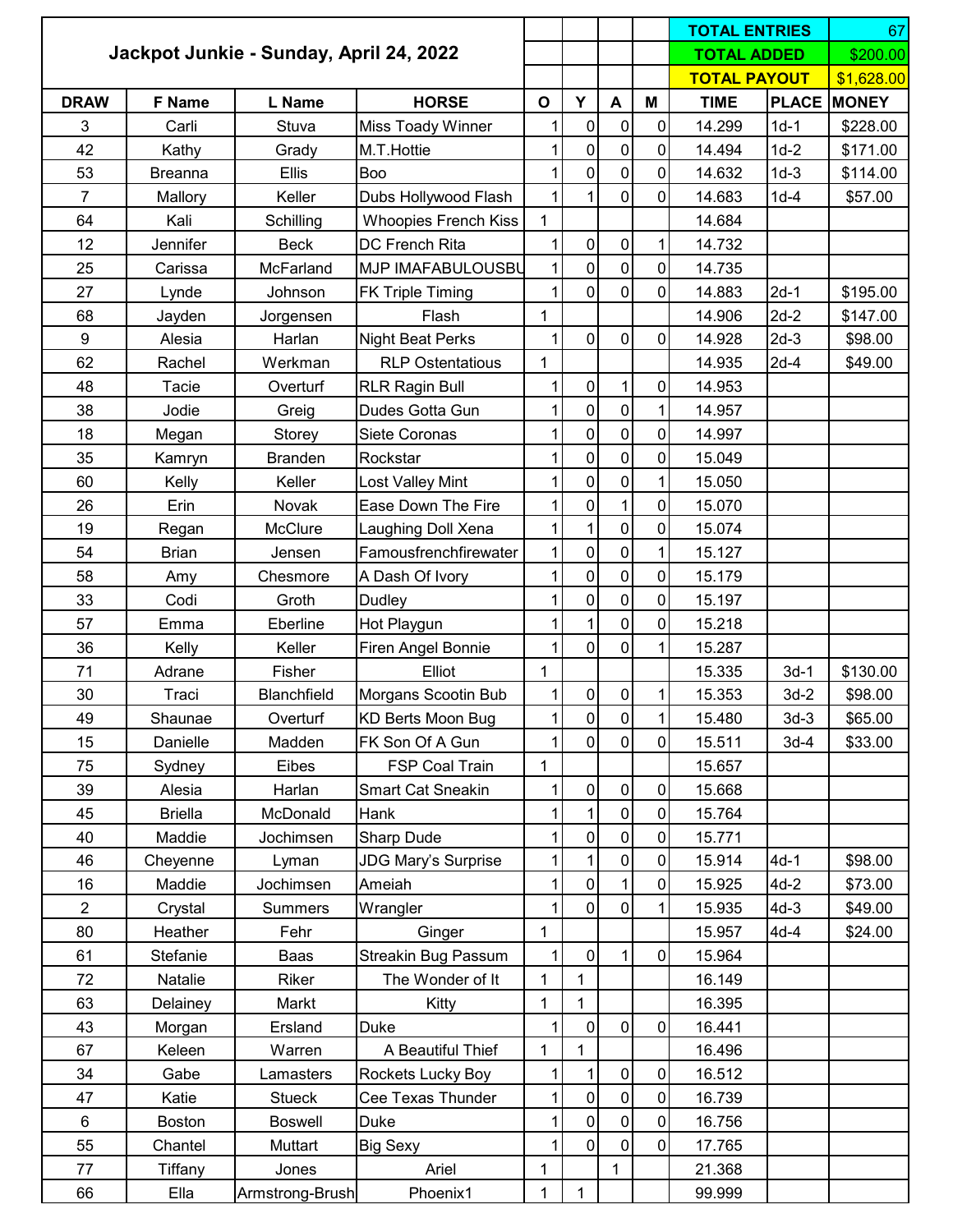| 76              | Rachel          | Werkman       | Three Ohs LastFame          | 1              |                |                |                | 914.391 |  |
|-----------------|-----------------|---------------|-----------------------------|----------------|----------------|----------------|----------------|---------|--|
| 31              | Carli           | Stuva         | Whiskey (NR)                | 1              | $\overline{0}$ | $\overline{0}$ | $\overline{0}$ | 914.609 |  |
| 56              | Alesia          | Harlan        | <b>RS Perks Rooster</b>     | 1              | $\Omega$       | $\Omega$       | $\Omega$       | 914.763 |  |
| 70              | Taylor          | Anderson      | Iron Man                    | 1              |                |                |                | 914.884 |  |
| 65              | Karissa         | Gripple       | Red Dog                     | 1              |                |                |                | 915.024 |  |
| 14              | Katie           | <b>Stueck</b> | I'm A Royal Casanova        | 1              | $\overline{0}$ | $\overline{0}$ | $\overline{0}$ | 915.116 |  |
| 21              | <b>Breanna</b>  | <b>Ellis</b>  | <b>SPB Streakn Stiletto</b> | 1              | $\mathbf 0$    | $\overline{0}$ | $\overline{0}$ | 915.203 |  |
| 44              | Megan           | Storey        | <b>Famous Rival</b>         | 1              | $\overline{0}$ | $\overline{0}$ | $\overline{0}$ | 915.222 |  |
| 10 <sup>°</sup> | Amy             | Chesmore      | <b>Back Stretch Dawn</b>    | 1              | $\overline{0}$ | $\overline{0}$ | $\overline{0}$ | 915.261 |  |
| 20              | Jody            | Bardole       | Trust Me I Got This         | 1 <sub>1</sub> | $\overline{0}$ | $\overline{0}$ | $\mathbf{1}$   | 915.269 |  |
| 28              | <b>Braxtin</b>  | Lyman         | Mac Freckles Thunder        | 1              |                | $\mathbf 0$    | $\overline{0}$ | 915.275 |  |
| 5               | <b>Briella</b>  | McDonald      | Cougarwood Miss             | 1              |                | $\overline{0}$ | $\overline{0}$ | 915.334 |  |
| 51              | Kaylin          | Novak         | Joe's Sassy Girl            | 1              |                | $\overline{0}$ | $\overline{0}$ | 915.366 |  |
| 13              | Tacie           | Overturf      | Deguello                    | 1              | $\overline{0}$ | $\mathbf 0$    | $\overline{0}$ | 915.712 |  |
| 69              | Emilee          | Hintz         | Kasse                       | 1              |                |                |                | 916.380 |  |
| 81              | Delainey        | Markt         | <b>Black Gambler Bar</b>    | 1              |                |                |                | 916.587 |  |
| 17              | <b>Brittany</b> | Snow          | <b>FK Triple Frost</b>      | 1              | $\overline{0}$ | 1              | $\overline{0}$ | 916.895 |  |
|                 | Kayla           | Lyman         | Whiskey                     | 1              | $\overline{0}$ | $\overline{0}$ | $\overline{0}$ | 917.405 |  |
| 37              | Heather         | Fehr          | Marlee McClain              |                | $\Omega$       | $\Omega$       | $\overline{0}$ | 917.461 |  |
| 78              | Ava             | Ashley        | Chicados moonshine          | 1              | 0              | 0              | 0              | 917.929 |  |
| 73              | Elayna          | Wenning       | Kitty1                      | 1              |                |                |                | 918.536 |  |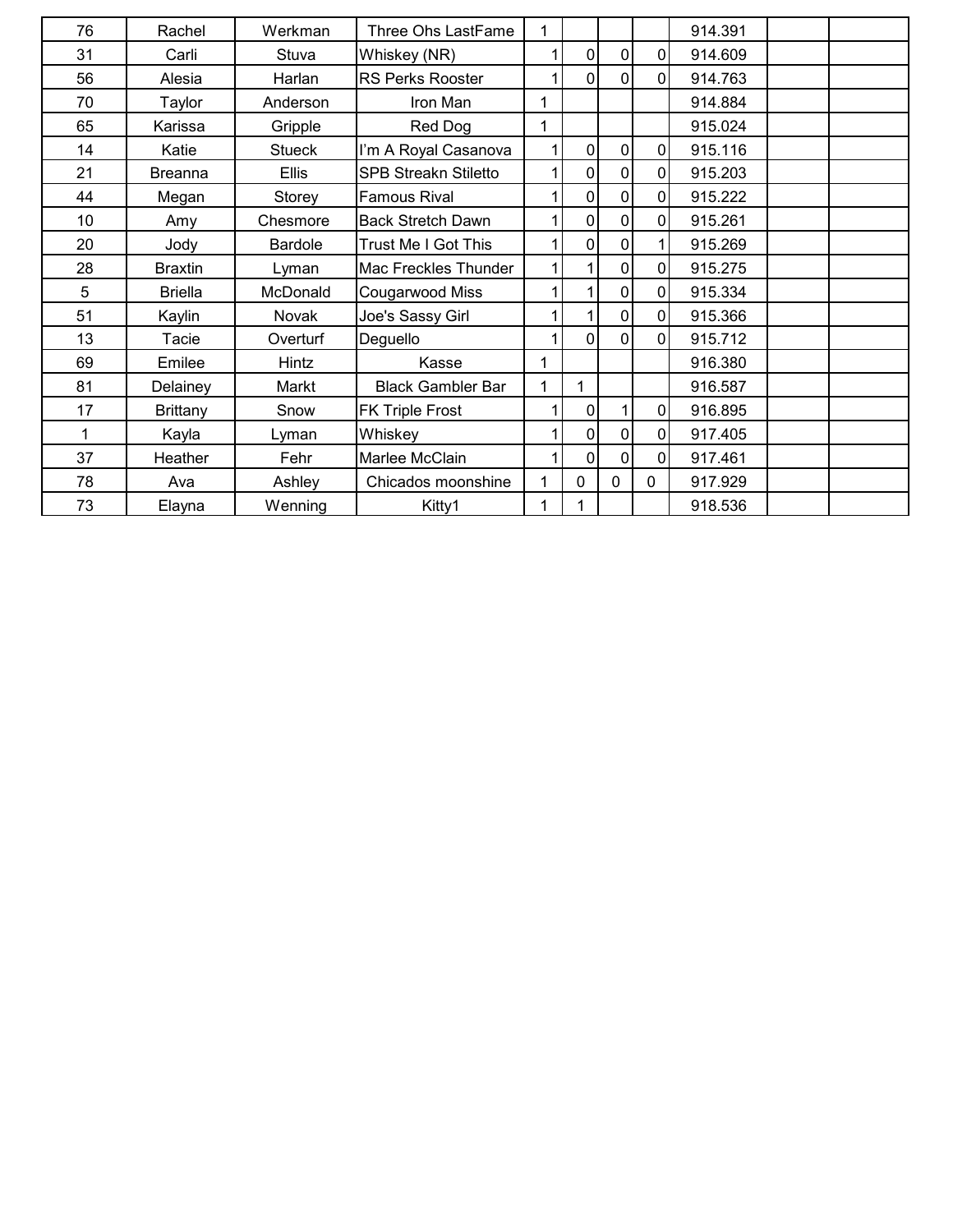|                |                 |                                                  |             | <b>TOTAL ENTRIES</b> | 25       |
|----------------|-----------------|--------------------------------------------------|-------------|----------------------|----------|
|                |                 | Jackpot Junkie YOUTH 4D - Sunday, April 24, 2022 |             | <b>TOTAL ADDED</b>   | \$50.00  |
|                |                 |                                                  |             | <b>TOTAL PAYOUT</b>  | \$340.00 |
| F Name         | L Name          | <b>HORSE</b>                                     | <b>TIME</b> | <b>Place</b>         | \$ Won   |
| Mallory        | Keller          | Dubs Hollywood Flash                             | 14.683 1d-1 |                      | \$70.00  |
| Carli          | Stuva           | King (NR)                                        | 14.938 1d-2 |                      | \$42.00  |
| Regan          | McClure         | Laughing Doll Xena                               | 15.074 1d-3 |                      | \$28.00  |
| Hannah         | Koch            | SQ Heza Frosty Son                               | 15.158      |                      |          |
| Emma           | Eberline        | Hot Playgun                                      | 15.218 2d-1 |                      | \$60.00  |
| <b>Briella</b> | McDonald        | Hank                                             | 15.764 3d-1 |                      | \$40.00  |
| Cheyenne       | Lyman           | <b>JDG Mary's Surprise</b>                       | 15.914 3d-2 |                      | \$24.00  |
| Morgan         | Keller          | <b>JB Docs Ace</b>                               | 15.958 3d-3 |                      | \$16.00  |
| Natalie        | Riker           | The Wonder of It                                 | 16.149      |                      |          |
| Haylie         | Roberts         | <b>Duck</b>                                      | 16.168      |                      |          |
|                |                 |                                                  |             |                      |          |
| Delainey       | Markt           | Kitty                                            | 16.395 4d-1 |                      | \$30.00  |
| Faith          | Eberline        | Playgun                                          | 16.478 4d-2 |                      | \$18.00  |
| Gabe           | Lamasters       | Rockets Lucky Boy                                | 16.512 4d-3 |                      | \$12.00  |
| Rebecca        | LaRue           | Forever in my heart                              | 16.622      |                      |          |
| MJ             | Ralston         | Jersey Boys                                      | 18.106      |                      |          |
| Joslyn         | Foxen           | Simply a Gem                                     | 18.530      |                      |          |
| Cole           | Baas            | Streakin Bug Passum.                             | 20.013      |                      |          |
| Aubrey         | Miersen         | Phoneix                                          | 34.342      |                      |          |
| Ella           | Armstrong-Brush | Phoenix1                                         | 99.999      |                      |          |
| <b>Braxtin</b> | Lyman           | Mac Freckles Thunder                             | 915.275     |                      |          |
| <b>Briella</b> | McDonald        | Cougarwood Miss                                  | 915.334     |                      |          |
| Kaylin         | Novak           | Joe's Sassy Girl                                 | 915.366     |                      |          |
| Delainey       | Markt           | <b>Black Gambler Bar</b>                         | 916.587     |                      |          |
| Kinnick        | Meyer           | Tall Boy                                         | 917.159     |                      |          |
| Elayna         | Wenning         | Kitty1                                           | 918.536     |                      |          |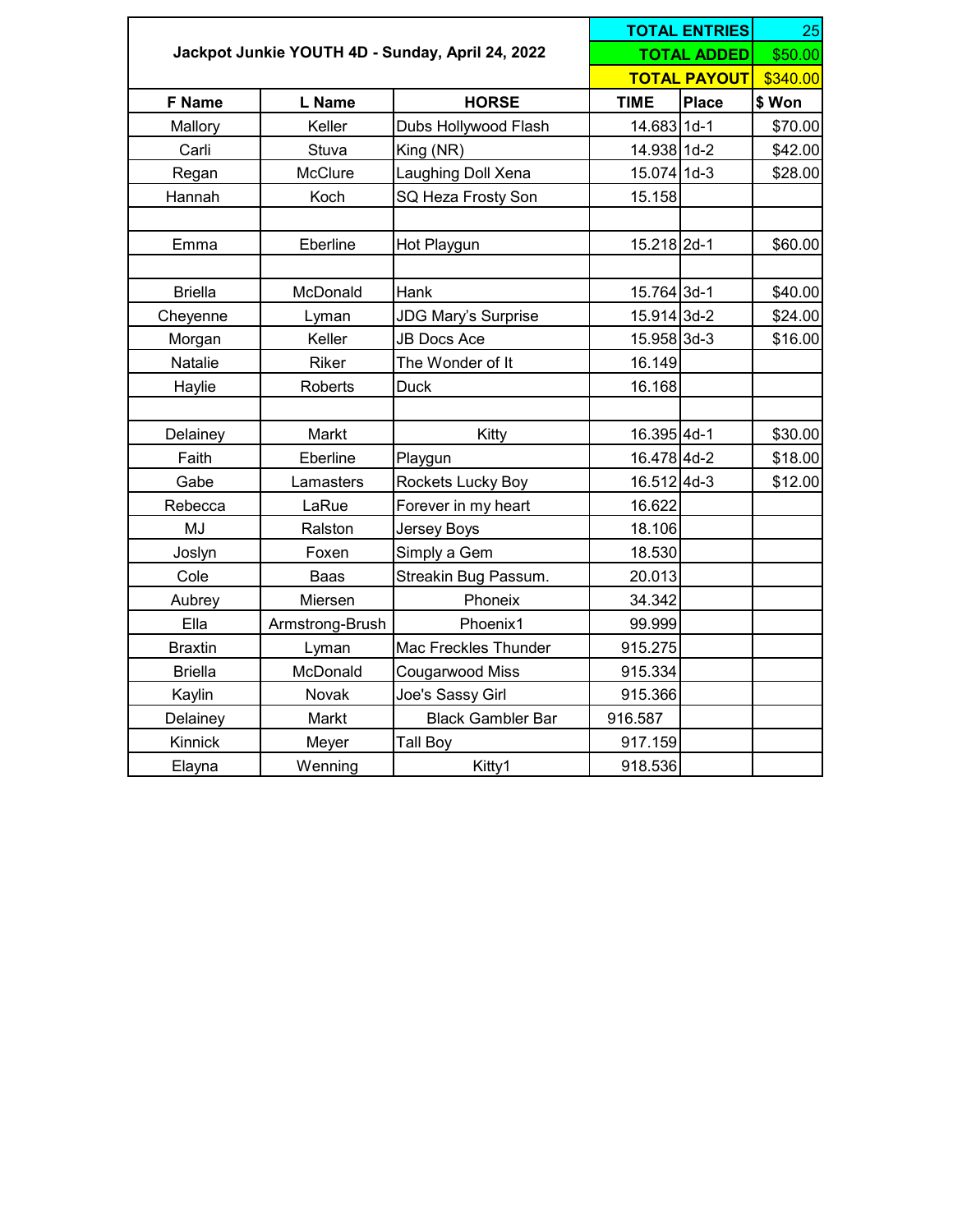|                 |              |                                                  | <b>TOTAL ENTRIES</b> |                     |         |  |
|-----------------|--------------|--------------------------------------------------|----------------------|---------------------|---------|--|
|                 |              | Jackpot Junkie ADULT 4D - Sunday, April 24, 2022 |                      | <b>TOTAL ADDED</b>  | \$0.00  |  |
|                 |              |                                                  |                      | <b>TOTAL PAYOUT</b> |         |  |
| <b>F</b> Name   | L Name       | <b>HORSE</b>                                     | TIME                 | <b>Place</b>        | \$ Won  |  |
| Tacie           | Overturf     | <b>RLR Ragin Bull</b>                            | 14.953               | $1d-1$              | \$33.00 |  |
| Erin            | <b>Novak</b> | Ease Down The Fire                               | 15.070               |                     |         |  |
| Kylee           | Yates        | JJ                                               | 15.682               | $2d-1$              | \$28.00 |  |
| Maddie          | Jochimsen    | Ameiah                                           | 15.925               |                     |         |  |
| Stefanie        | Baas         | <b>Streakin Bug Passum</b>                       | 15.964               | $3d-1$              | \$19.00 |  |
| Kel             | Warren       | A Beautiful Thief                                | 16.496               | $4d-1$              | \$14.00 |  |
| <b>Brittany</b> | Snow         | <b>FK Triple Frost</b>                           | 916.895              |                     |         |  |